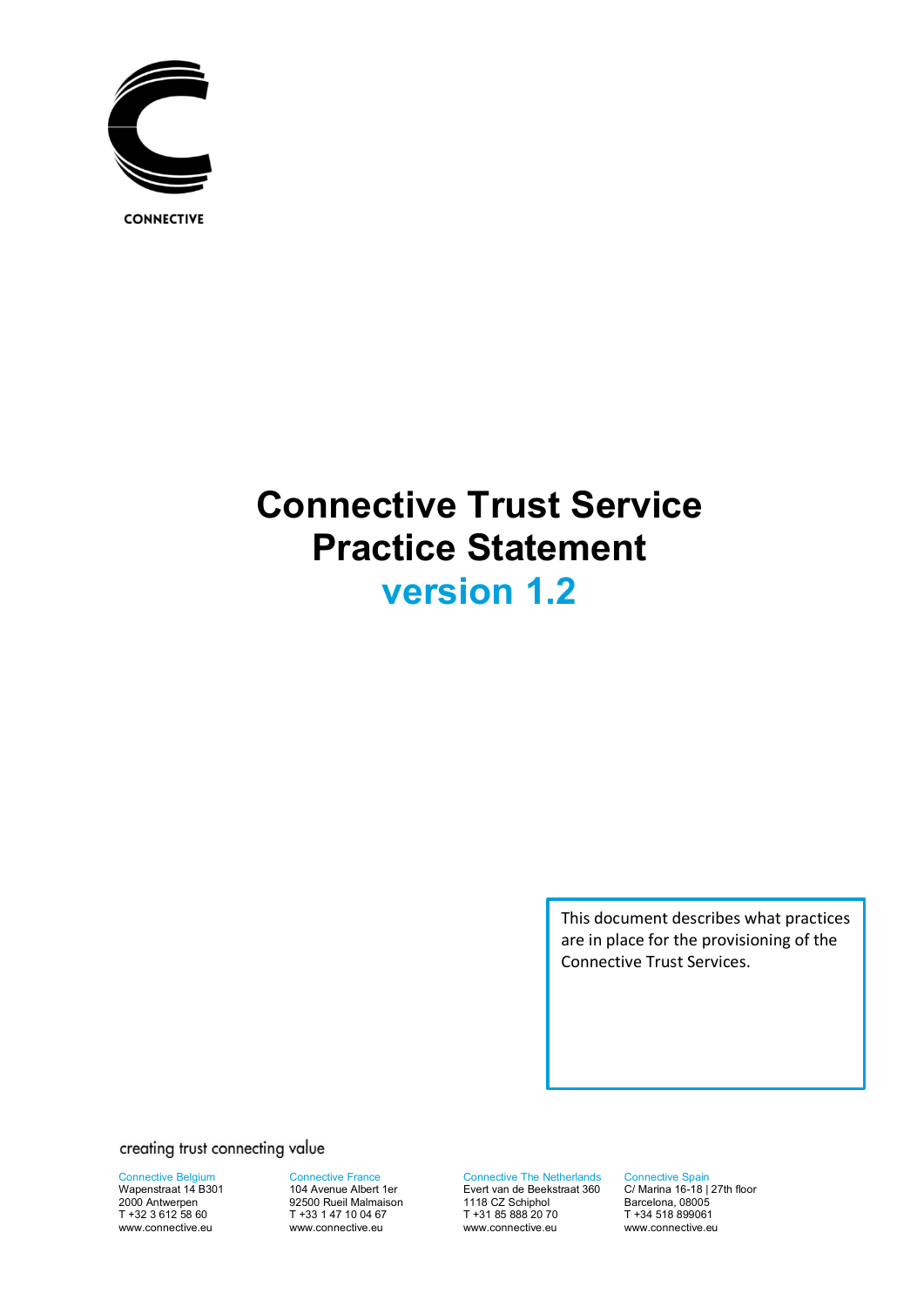

# <span id="page-1-0"></span>**Revisions**

| <b>Date</b> | Version          | Owner                | <b>Topic</b>                                                            |
|-------------|------------------|----------------------|-------------------------------------------------------------------------|
| 2018-12-18  | v <sub>0.1</sub> | JVH.                 | Initial version                                                         |
| 2019-01-04  | v1.0             | <b>Filip Verreth</b> | Finalize document                                                       |
| 2019-01-04  | v1.1             | <b>Filip Verreth</b> | elDAS alignment - adapt references - add<br>clarifications              |
| 2020-12-03  | V12              | Wim Coulier          | Expand scope, alignment with ETSI standards<br>and rename document name |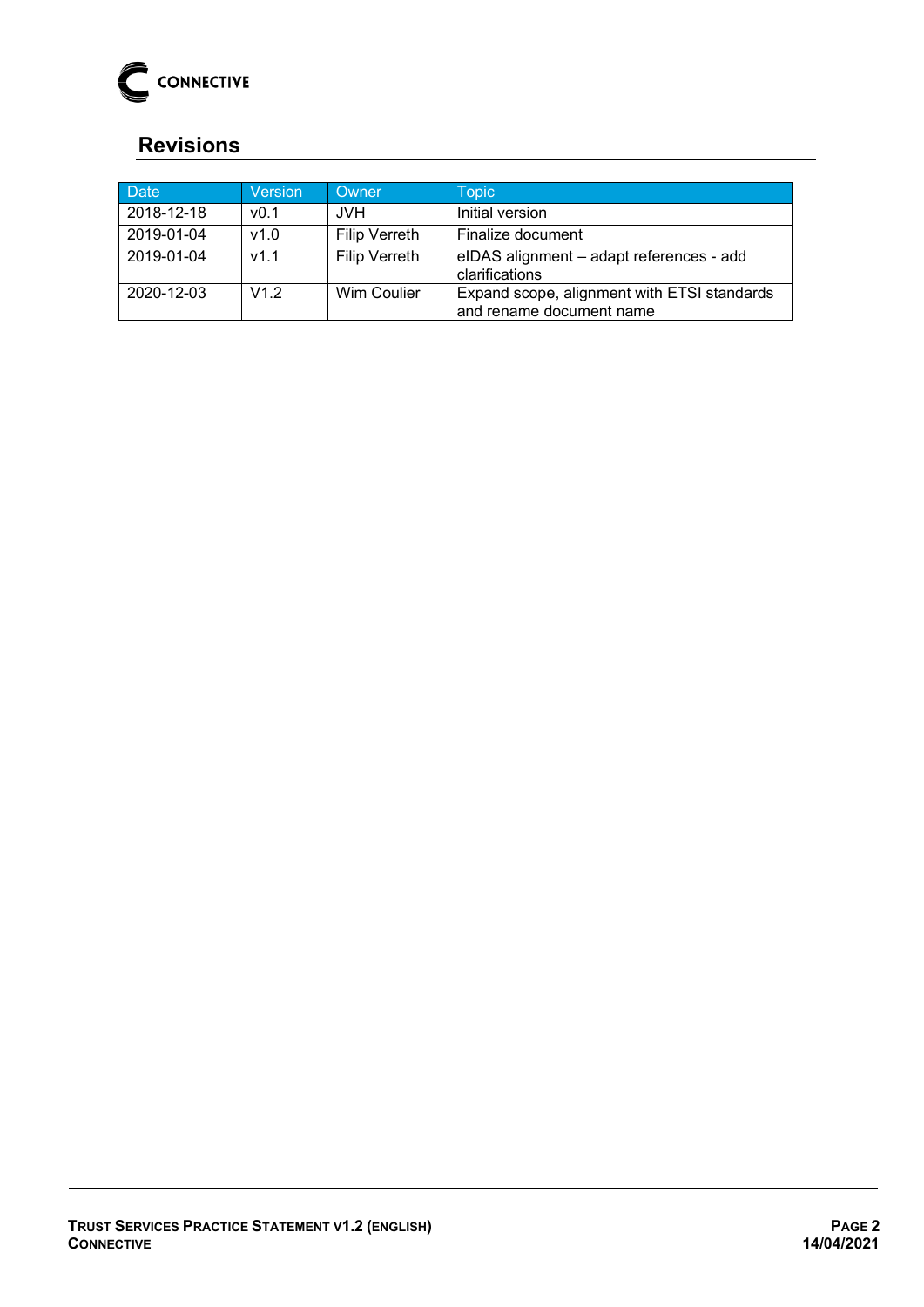

# <span id="page-2-0"></span>**Table of content**

| 1. $\blacksquare$ |                                                                            |  |  |  |
|-------------------|----------------------------------------------------------------------------|--|--|--|
| 1.1.              |                                                                            |  |  |  |
| 1.1.1.            |                                                                            |  |  |  |
| 1.1.2.            |                                                                            |  |  |  |
| 1.1.3.            |                                                                            |  |  |  |
| 1.2.              |                                                                            |  |  |  |
| 1.2.1.            |                                                                            |  |  |  |
| 1.2.2.            |                                                                            |  |  |  |
| 1.3.              |                                                                            |  |  |  |
| 1.3.1.            |                                                                            |  |  |  |
| 1.3.1.            |                                                                            |  |  |  |
| 1.4.              |                                                                            |  |  |  |
| 1.4.1.            |                                                                            |  |  |  |
| 1.4.2.            |                                                                            |  |  |  |
| 1.5.              |                                                                            |  |  |  |
| 1.5.1.            |                                                                            |  |  |  |
| 1.5.2.            |                                                                            |  |  |  |
| 1.5.3.            |                                                                            |  |  |  |
| 2.                |                                                                            |  |  |  |
|                   |                                                                            |  |  |  |
| 2.1.              |                                                                            |  |  |  |
| 2.1.1.            |                                                                            |  |  |  |
| 2.1.2.            |                                                                            |  |  |  |
| 2.2.              |                                                                            |  |  |  |
| 2.2.1.            |                                                                            |  |  |  |
| 2.2.2.            |                                                                            |  |  |  |
| 2.2.3.            |                                                                            |  |  |  |
| 2.2.4.            |                                                                            |  |  |  |
| 2.3.              |                                                                            |  |  |  |
| 2.3.1.            |                                                                            |  |  |  |
| 2.3.2.            |                                                                            |  |  |  |
| 2.4.              |                                                                            |  |  |  |
| 2.5.              |                                                                            |  |  |  |
| 2.6.              |                                                                            |  |  |  |
| 2.7.              |                                                                            |  |  |  |
| 2.8.              |                                                                            |  |  |  |
| 2.9.              |                                                                            |  |  |  |
| 2.10.             |                                                                            |  |  |  |
| 2.11.             |                                                                            |  |  |  |
| 2.12.             |                                                                            |  |  |  |
| 2.13.             |                                                                            |  |  |  |
|                   |                                                                            |  |  |  |
| 3.                |                                                                            |  |  |  |
| 3.1.              |                                                                            |  |  |  |
| 3.1.1.            |                                                                            |  |  |  |
| 3.1.2.            |                                                                            |  |  |  |
| 3.2.              |                                                                            |  |  |  |
| 3.3.              |                                                                            |  |  |  |
| 3.3.1.            |                                                                            |  |  |  |
| 3.3.2.            |                                                                            |  |  |  |
| 3.4.              |                                                                            |  |  |  |
| 4.                | Signature creation application service component technical requirements 21 |  |  |  |
| 4.1.              |                                                                            |  |  |  |
| 4.1.1.            |                                                                            |  |  |  |
| 4.1.2.            |                                                                            |  |  |  |
|                   |                                                                            |  |  |  |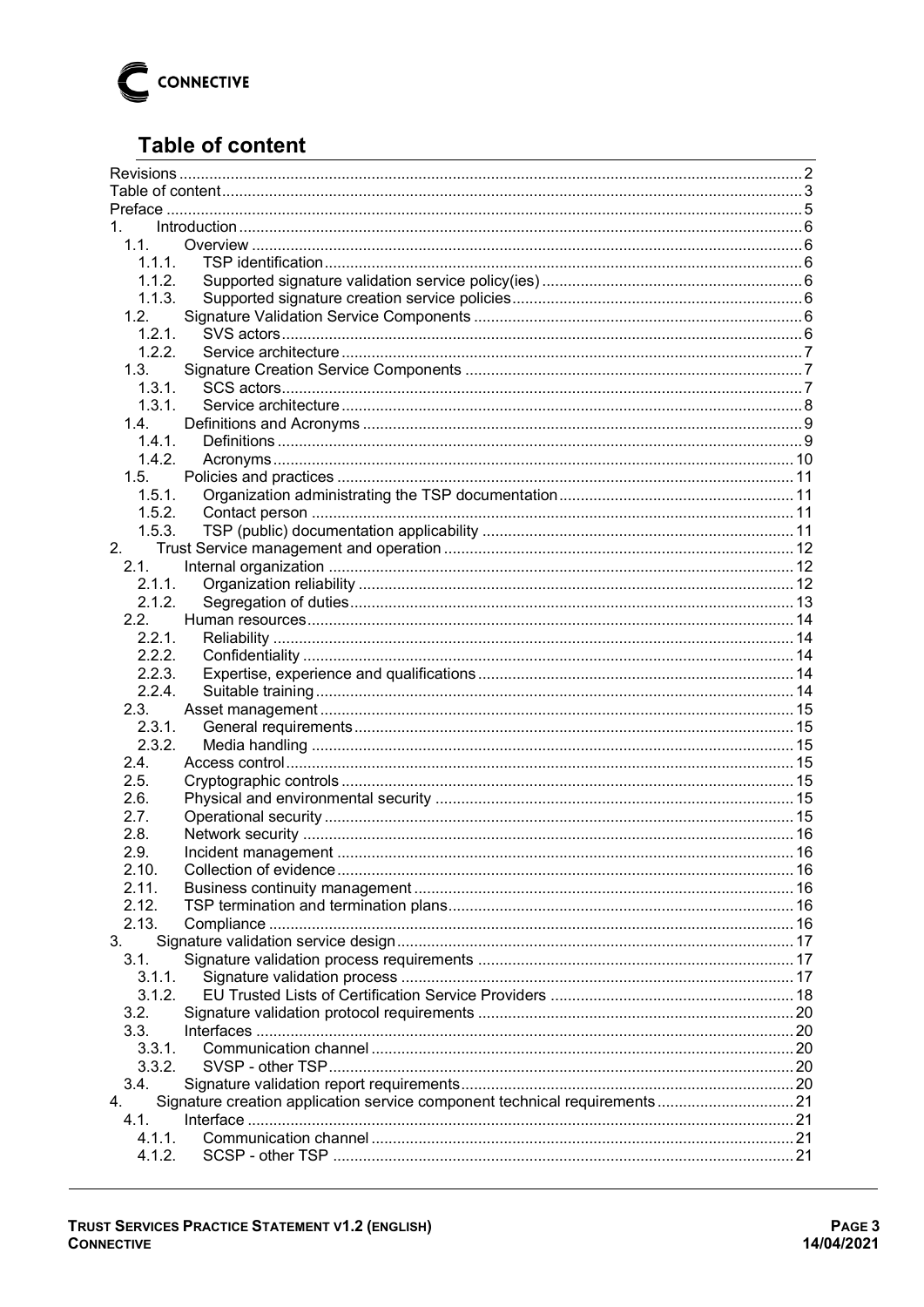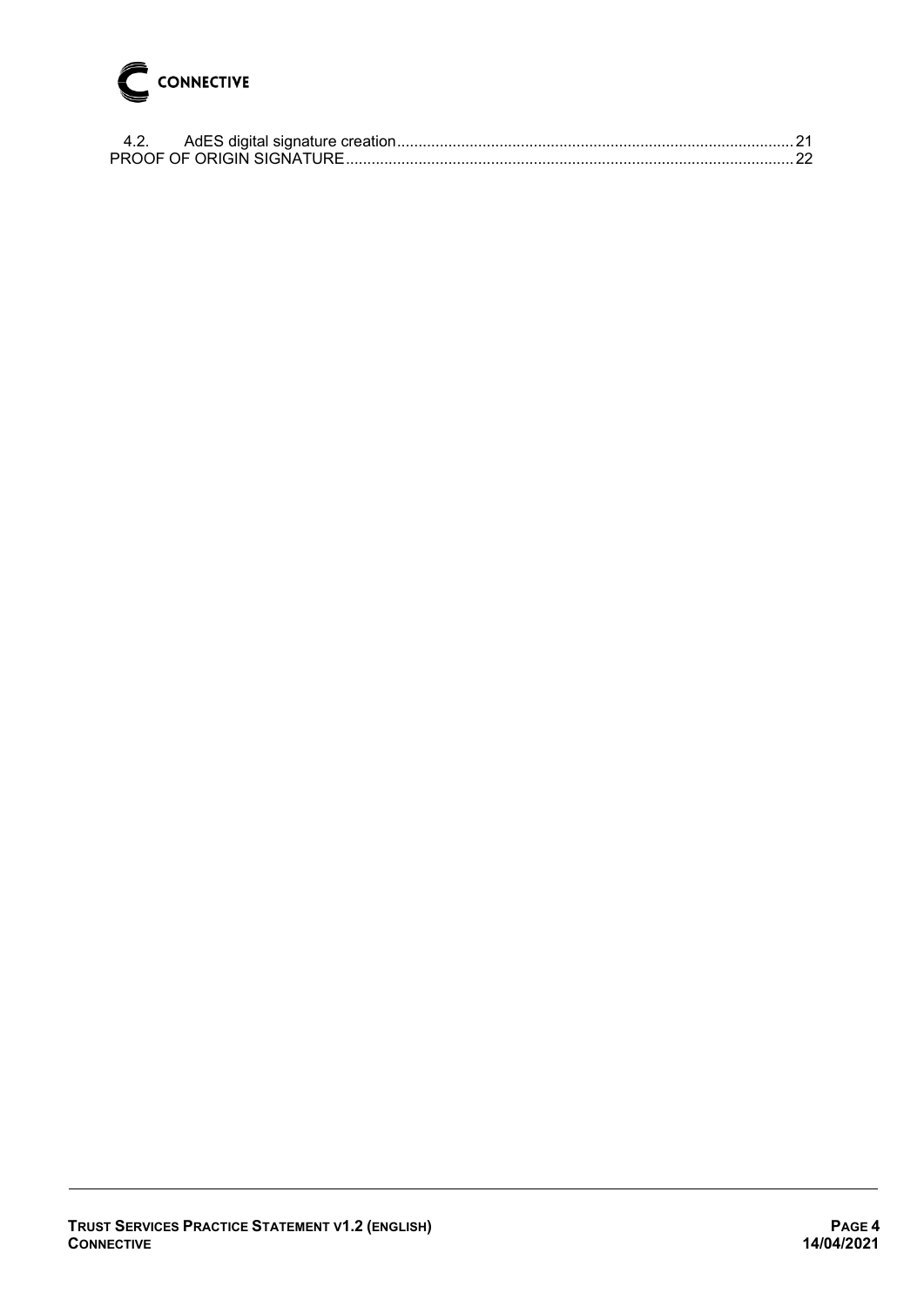

# <span id="page-4-0"></span>**Preface**

This document describes what practices are in place for the provisioning of the default Connective Trust Services.

The document is structured as described by Electronic Signatures and Infrastructures (ESI); Policy requirements for TSP providing signature validation services (ETSI TS 119 441 V1.1.1) Annex A.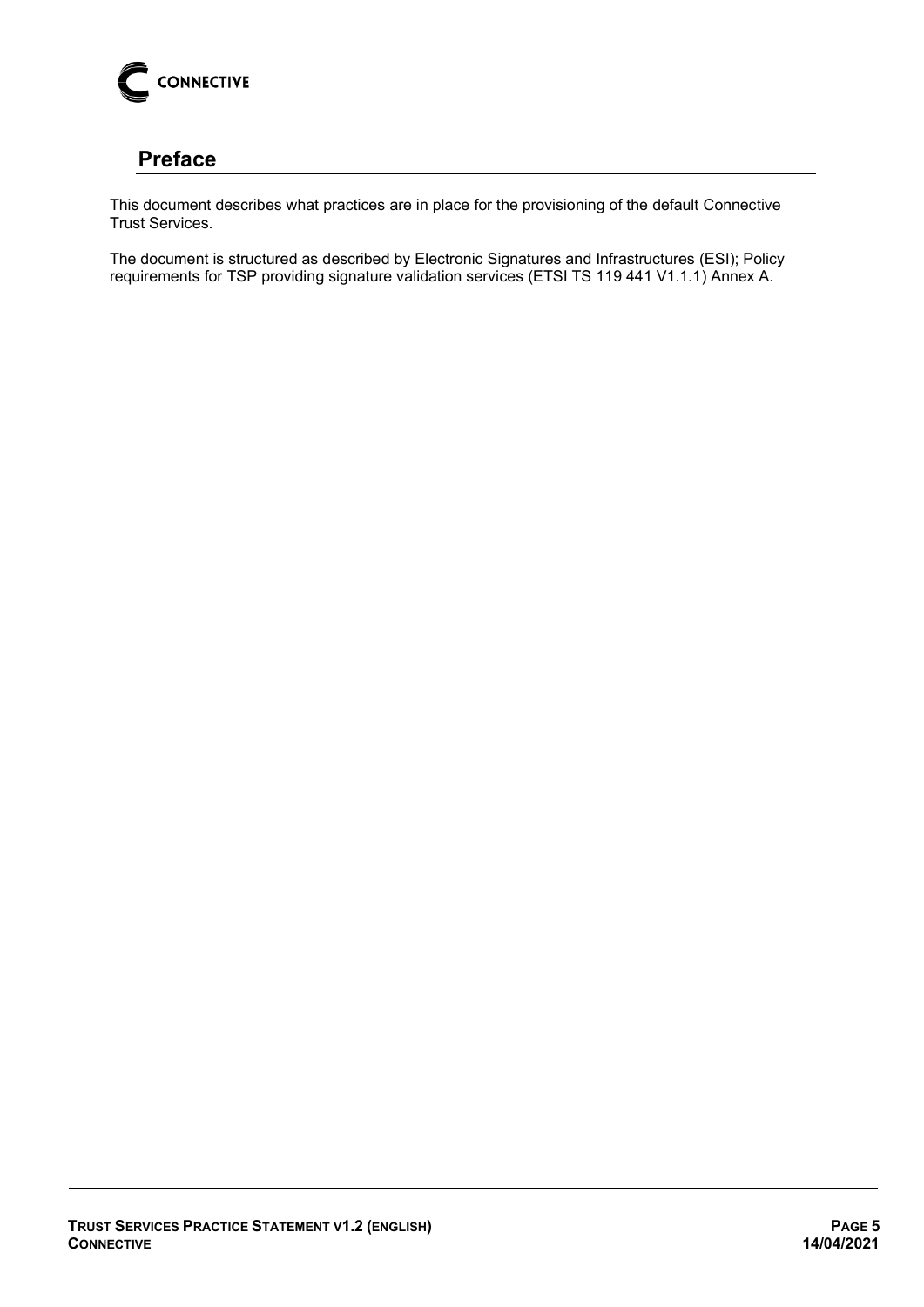

# <span id="page-5-0"></span>**1. Introduction**

## <span id="page-5-1"></span>*1.1. Overview*

## **1.1.1. TSP identification**

<span id="page-5-2"></span>Practice statement name: Connective Trust Service Practice Statement

Unique identifier: 1.2.528.56.1004.4.1 (OID)

OID hierarchy :

{

```
iso(1) member-body(2) 
nl(528) 
belgium-organization(56) 
connective(1004) 
TSP-domain(4)
```
connective-trust-services-practice-statement (1)

<span id="page-5-3"></span>}

#### **1.1.2. Supported signature validation service policy(ies)**

This Trust Service Practice Statement is applicable to Connective - Signature Validation Service Policy with OID 1.2.528.56.1004.4.2

#### **1.1.3. Supported signature creation service policies**

<span id="page-5-4"></span>This Trust Service Practice Statement is applicable to Connective - Signature Creation Service Policy with OID 1.2.528.56.1004.4.3.

## <span id="page-5-5"></span>*1.2. Signature Validation Service Components*

#### **1.2.1. SVS actors**

<span id="page-5-6"></span>**driving application (DA):** application that uses an SVS in order to validate digital signatures

**Signature Validation Application (SVA)**: application that validates a signature against a signature validation policy, and that outputs a status indication

**verifier:** an entity interacting with the driving application and that wants to validate or verify a digital signature

#### **external actors:**

- Trust Service Provider (TSP) having issued the signer's certificate (Certificate Authority)
- European trusted list providers
- European Commission providing the List of Trusted Lists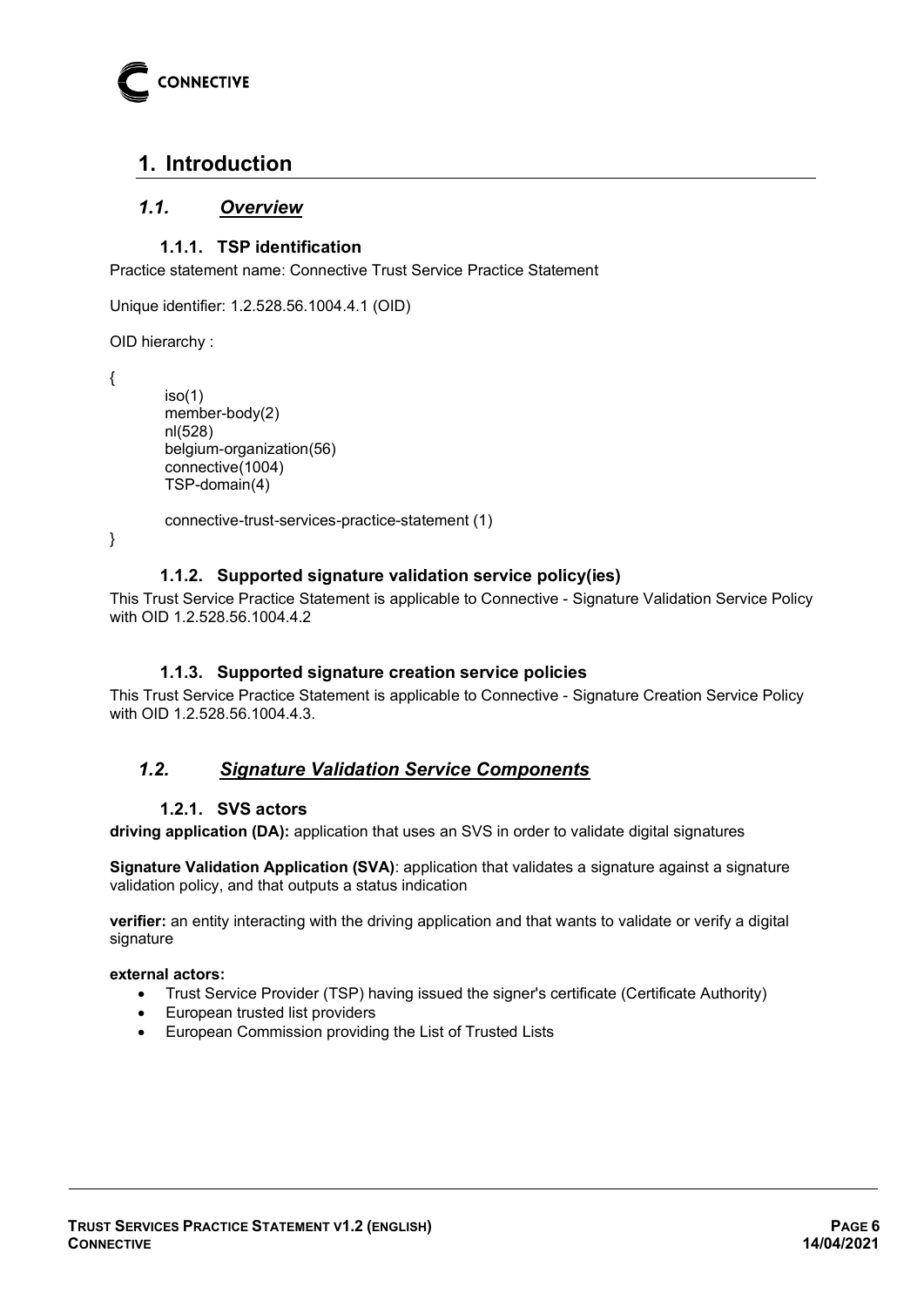

## **1.2.2. Service architecture**

<span id="page-6-0"></span>Hereunder you can find a simplified architecture and the involved actors:



User:

- selects the signed data to be validated
- uses the validation response or report

Note: in case of automated process the user can be a system instead of a human being

DA (provided by the Subscriber):

- builds the signature validation request
- communicates with the SVA to obtain the validation response or report
- when applicable, cares for the validation report presentation
- can incorporate:
	- o a user interface for manually inputting the request
	- o a machine interface for automated requests
	- o a user interface to present the report

SVA (provided by Connective):

- communicates with the DA to receive validation requests
- implements the validation algorithm to define the signature validation status
- can call external actors to obtain required information during the execution of the validation algorithm
- creates the SVR related to the request
- builds and returns the signature validation response

## <span id="page-6-1"></span>*1.3. Signature Creation Service Components*

Note: Seal creation is seen as a special case of signature creation. The "signer" is then a legal entity. In case that the seal is created by a natural person for a legal entity (e.g. certificate of the legal entity on a smartcard operated by a human representative), the schema is exactly the same as for signature creation. However, seal creation can also be performed without human involvement where a system requests the seal creation in the name of the legal entity. \*\*\*

#### **1.3.1. SCS actors**

<span id="page-6-2"></span>**Certificate Authority (CA)**: authority trusted by one or more users to create and assign public-key certificates

**driving application (DA):** application that uses an SVS in order to validate digital signatures

**Server Signing Application (SSA)**: application using a remote signature creation device to create a digital signature value on behalf of a signer

**Signature Creation Application (SCA)**: the application that creates a signature data object

**Signer**: entity being the creator of a digital signature

#### **Timestamping Authority (TSA)**: trust service provider which issues time-stamps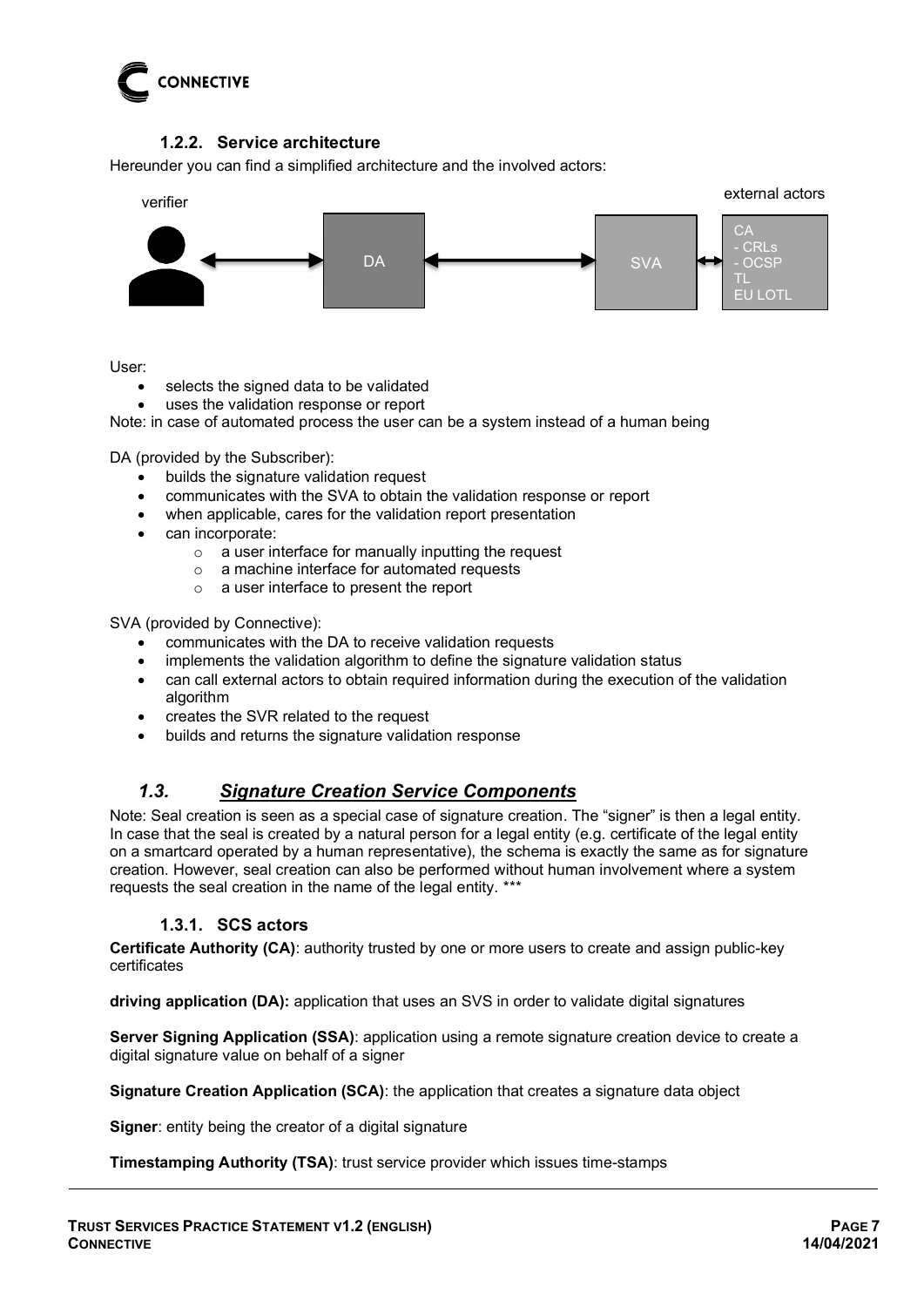

### <span id="page-7-0"></span>**1.3.1. Service architecture**



Initiator:

- selects the data (document) to be signed (note: this can be in a DA provided by the subscriber or directly in the Connective SCA)
- selects the signer(s) and the signing sequence
- potentially selects the receivers of the signed data

#### **Signer**

- views the data to be signed on the SCA
- activates the signature creation device with his sole control mechanism (note: the actual sole control mechanism is depending on the signing method being used)

DA (optional, provided by the subscriber):

- builds the signature creation request
- communicates with the SCA to provide the data to be signed, the signer(s) and potentially the receivers
- can incorporate:
	- o a user interface for manually inputting the signing request
	- o a machine interface for automated requests
	- o a user interface to present the signed data

SCA:

- in case the signer acts via a DA: communicates with the DA to receive signature creation requests
- visualizes the data to be signed to the signer
- interacts with the signature creation device and requests the user to active the signing key with his sole control mechanism
- receives the raw signature from the signature creation device
- calls external actors to obtain proofs of validity (OCSP responses, timestamps, ...)
- creates the AdES formatted signature
- delivers the signed data to the indicated receivers and to the signers and/or DA

SSA (optional):

Note: the SSA is provided by an external provider

- the SSA is triggered by the SCA at the time the raw signature needs to be created
- the user is requested to use his sole control mechanism to activate the private key in the RQSCD of the SSA (note: in the case of seal creation, the user can be either a human being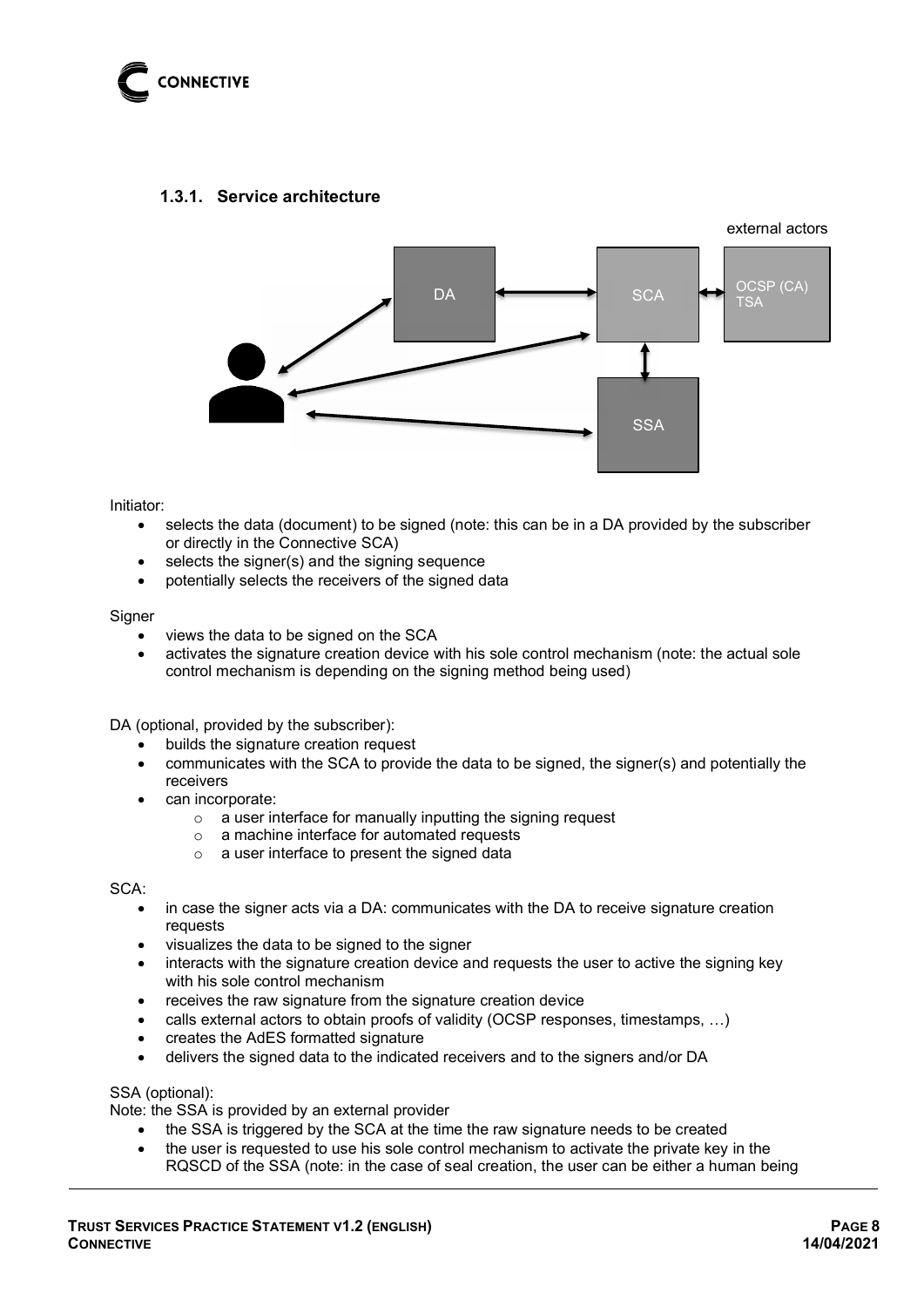

or a system)

• the SSA has the raw signature created in its RQSCD and returns it to the SCA

## <span id="page-8-0"></span>*1.4. Definitions and Acronyms*

#### **1.4.1. Definitions**

<span id="page-8-1"></span>**driving application:** application that uses a signature creation system to create a signature or a signature validation application in order to validate digital signatures or a signature augmentation application to augment digital signatures

**eIDAS regulation:** Regulation (eu) no 910/2014 of the European parliament and of the council of 23 July 2014 on electronic identification and trust services for electronic transactions in the internal market and repealing Directive 1999/93/EC

**proof of existence:** evidence that proves that an object existed at a specific date/time

**remote (qualified) signature creation device:** (qualified) signature creation device used remotely from signer perspective and provides control of signing operation on the signer's behalf

**signature validation application:** an application that validates a signature against a signature validation policy, consisting of a set of validation constraints and that outputs a status indication (i.e. the signature validation status) and a signature validation report

**signature validation policy:** list of constraints processed by the signature validation application

**signature validation report:** comprehensive report of the validation provided by the signature validation application to the driving application and allowing the driving application to inspect details of the decisions made during validation and investigate the detailed causes for the status indication provided by the signature validation application

**signature validation service policy:** set of rules indicating the applicability of a signature validation service to a particular community and / or class of application with common security

**signature validation:** process of verifying and confirming that a digital signature is technically valid

**signature validation service:** system accessible via a communication network, that validates a digital signature

**subscriber:** legal or natural person bound by agreement with Connective to any subscriber obligations. In the Connective ecosystem, subscribers consist as well from customers (service providers) that have signed a contract with Connective as end-users who only have accepted the terms and conditions of the services they are using

**validation of qualified electronic signature:** validation as specified in Regulation (EU) No 910/2014 [i.1], Article 32

**validation of qualified electronic seals:** validation as specified in Regulation (EU) No 910/2014 [i.1], Article 40

**validation:** process of verifying and confirming that a certificate or a digital signature is valid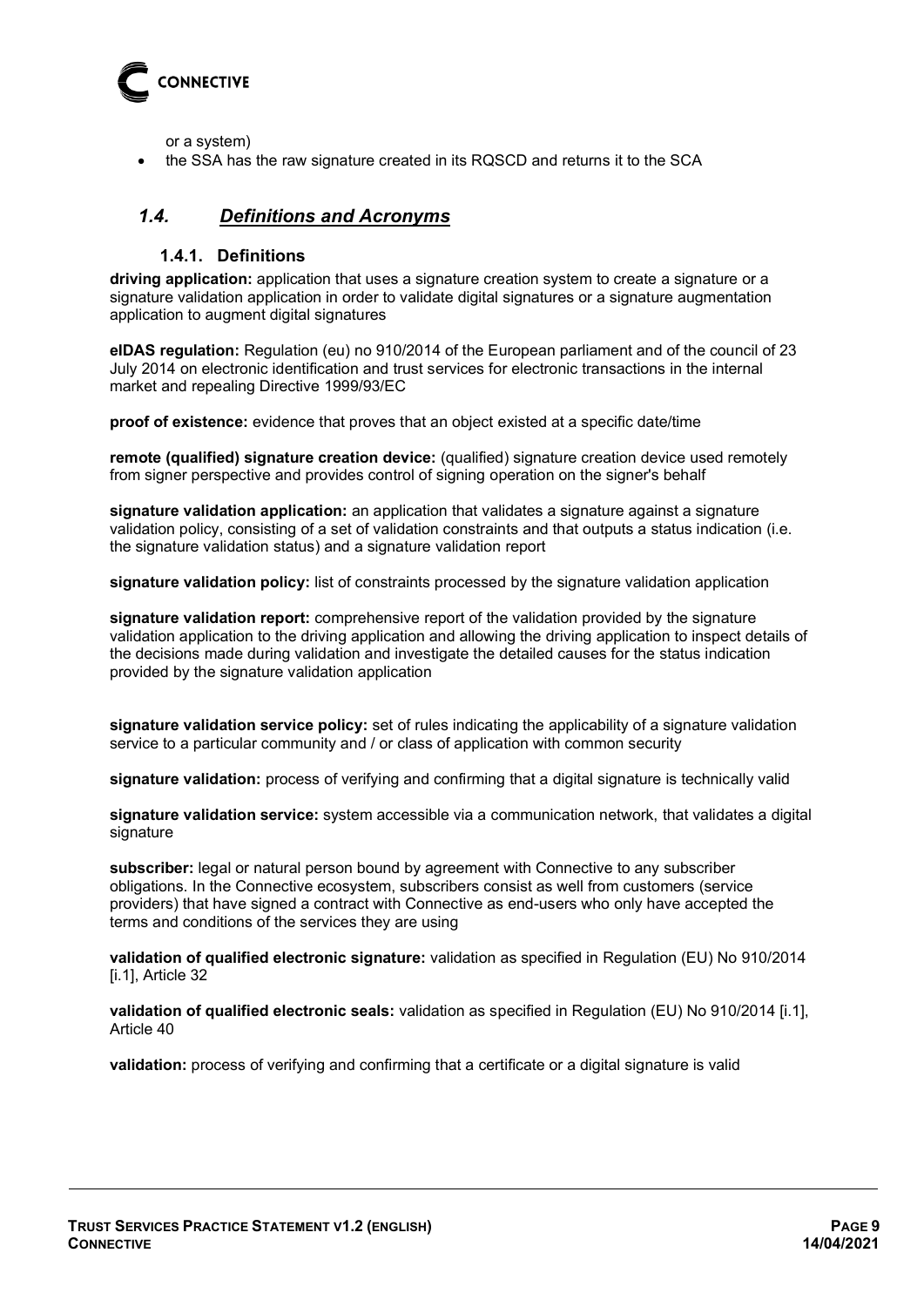

## <span id="page-9-0"></span>**1.4.2. Acronyms**

| Acronym      | <b>Acronym</b> for                                                 |  |  |  |
|--------------|--------------------------------------------------------------------|--|--|--|
| AdES         | <b>Advanced Electronic Signature</b>                               |  |  |  |
| AdES/QC      | Advanced Electronic Signature created with a Qualified Certificate |  |  |  |
| <b>CA</b>    | <b>Certificate Authority</b>                                       |  |  |  |
| <b>CRL</b>   | <b>Certificate Revocation List</b>                                 |  |  |  |
| DA           | <b>Driving Application</b>                                         |  |  |  |
| <b>ESI</b>   | Electronic Signatures and Infrastructures                          |  |  |  |
| <b>LOTL</b>  | <b>List Of Trusted Lists</b>                                       |  |  |  |
| <b>OCSP</b>  | <b>Online Certificate Status Protocol</b>                          |  |  |  |
| <b>OID</b>   | Object Identifier                                                  |  |  |  |
| <b>POE</b>   | <b>Proof Of Existence</b>                                          |  |  |  |
| <b>QES</b>   | <b>Qualified Electronic Signature</b>                              |  |  |  |
| <b>QTSP</b>  | <b>Qualified Trust Service Provider</b>                            |  |  |  |
| R(Q)SCD      | Remote (Qualified) Signature Creation Device                       |  |  |  |
| <b>SCA</b>   | <b>Signature Creation Application</b>                              |  |  |  |
| <b>SCASP</b> | <b>Signature Application Service Provider</b>                      |  |  |  |
| <b>SCS</b>   | <b>Signature Creation Service</b>                                  |  |  |  |
| <b>SD</b>    | <b>Signed Document</b>                                             |  |  |  |
| <b>SSA</b>   | <b>Server Signing Application</b>                                  |  |  |  |
| <b>SVA</b>   | <b>Signature Validation Application</b>                            |  |  |  |
| <b>SVR</b>   | <b>Signature Validation Report</b>                                 |  |  |  |
| <b>SVS</b>   | <b>Signature Validation Service</b>                                |  |  |  |
| <b>SVSP</b>  | <b>Signature Validation Service Provider</b>                       |  |  |  |
| <b>TSA</b>   | <b>Timestamping Authority</b>                                      |  |  |  |
| <b>TSP</b>   | <b>Trust Service Provider</b>                                      |  |  |  |
| <b>XML</b>   | eXtensible Markup Language                                         |  |  |  |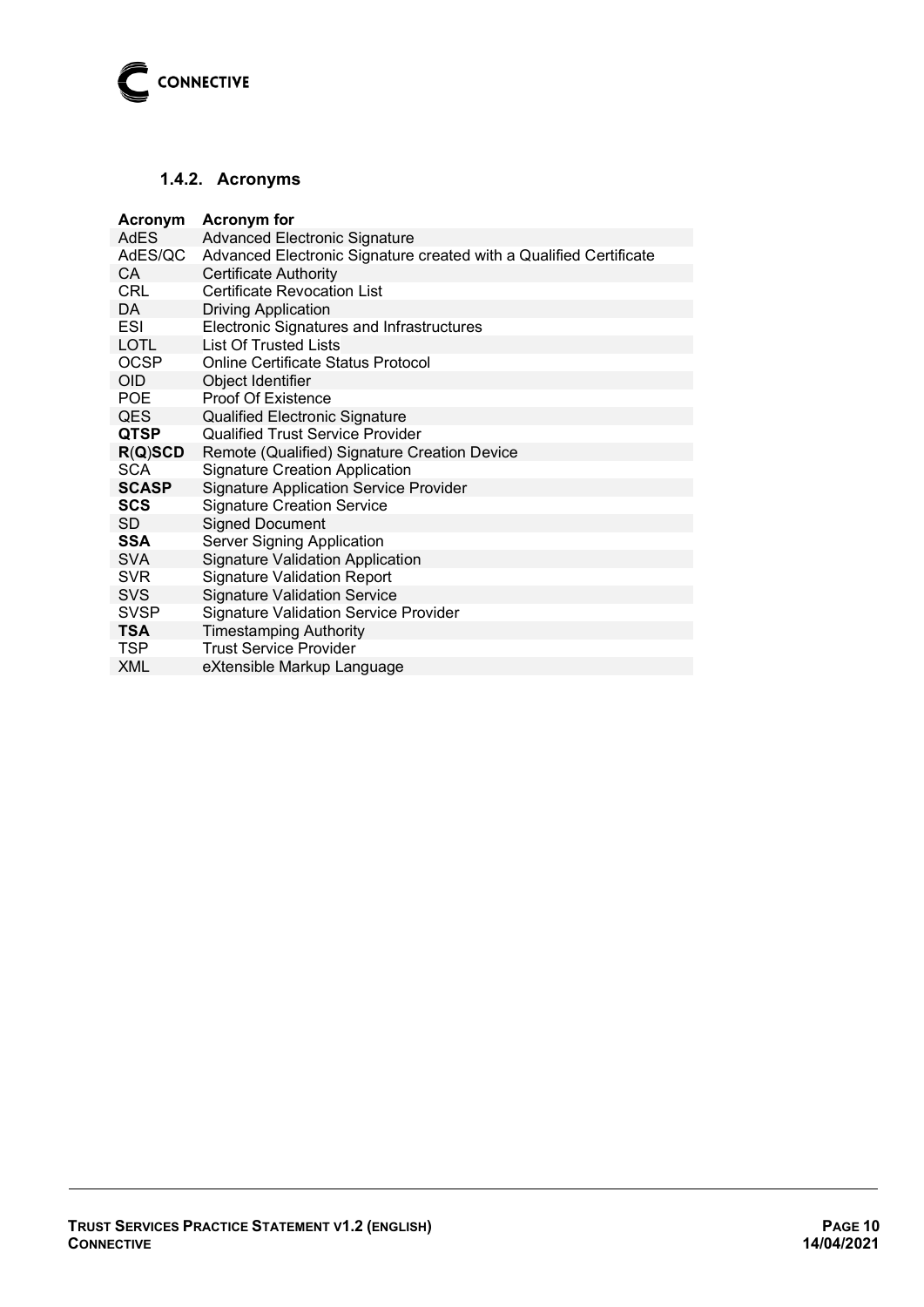

## <span id="page-10-0"></span>*1.5. Policies and practices*

### **1.5.1. Organization administrating the TSP documentation**

<span id="page-10-1"></span>The Connective TSP Board is the authority that is responsible for the trust services practice statement document and the signature validation and creation policy(ies) it covers. The Connective TSP Board is part of Connective NV (registered under number 0467.046.486 in Belgium).

The approval procedures for this Trust Service Practice Statement consists of a formal approval by the members of the Connective TSP Board during a meeting or via an e-mail procedure.

In order of notify notice of changes, any new version of the Connective Trust Service Practise Statement will be published at least two weeks before it becomes applicable. This period might be shortened or even skipped altogether in case of urgent changes (e.g. changes affecting security).

The Connective TSP Board can be contacted via the contact form on the Connective website at https://connective.eu/contact/ or via e-mail at tsp-board@connective.eu or via postal mail at Connective TSP Board; Connective NV; Wapenstraat 14 bus 301, 2000 Antwerp.

Connective TSP policy documents, amongst which the current Connective TSP Services Practice Statement, are signed by the CEO of Connective (Nicolas Metivier) in order to provide proof of origin and integrity.

#### **1.5.2. Contact person**

<span id="page-10-2"></span>Questions about this signature validation service policy should be addressed to the president of the Connective TSP Board.

This can be done via the contact form on the Connective website at<https://connective.eu/contact/>or via e-mail at [tsp-board@connective.eu](mailto:tsp-board@connective.eu) or via postal mail at Connective TSP Board; Connective NV; Wapenstraat 14 bus 301, 2000 Antwerp.

#### **1.5.3. TSP (public) documentation applicability**

<span id="page-10-3"></span>The latest version of this practice statement will always be present at: <https://connective.eu/about/trust-center/compliance/>

The latest version of the Terms of use applicable to the Validation Service will always be present at : <https://connective.eu/about/trust-center/compliance/>

The terms and conditions of the signature creation service is part of the contract that is signed by the Service Providers.

Older version of this practice statement will be present on [https://connective.eu/about/trust](https://connective.eu/about/trust-center/compliance/)[center/compliance/](https://connective.eu/about/trust-center/compliance/)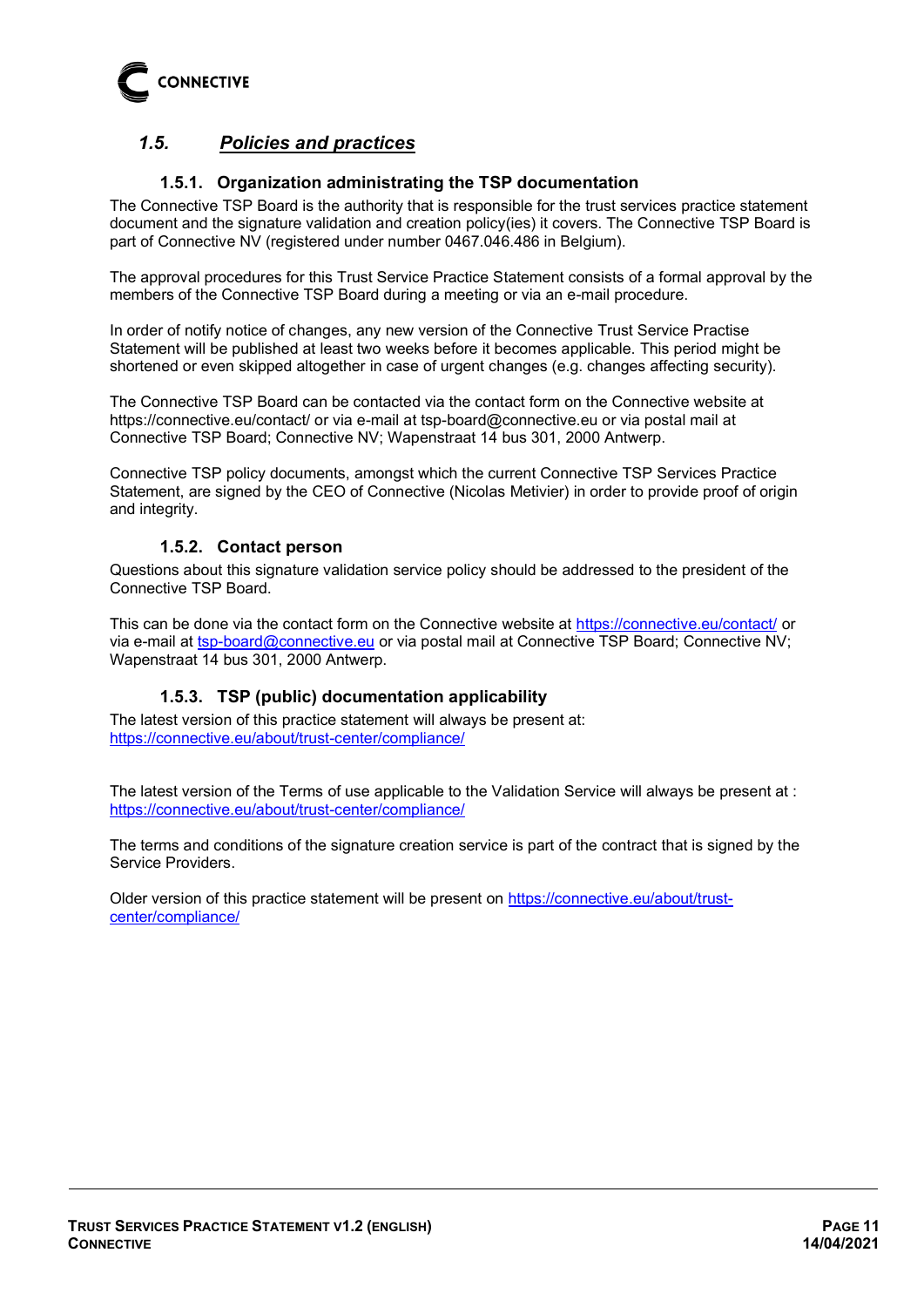

# <span id="page-11-0"></span>**2. Trust Service management and operation**

## <span id="page-11-2"></span><span id="page-11-1"></span>*2.1. Internal organization*

### **2.1.1. Organization reliability**

#### **2.1.1.1. Connective's obligations**

Connective offers its Trust Services under non-discriminatory practices.

Connective ensures that all requirements defined in this Practice Statement are implemented and remain applicable to the Trust Services provided.

Connective complies with all legal obligations applicable to the provisioning of its Trust Services.

Connective fulfills general security requirements set out in article 19 of the eIDAS Regulation as further developed in ETSI EN 319 401 Electronic Signatures and Infrastructures (ESI); General Policy Requirements for Trust Service Providers.

In relation to the signature validation Trust Services, Connective provides validation of (Qualified) Electronic Signatures and Seals in accordance with article 32 of the eIDAS Regulation and relevant sections of "ETSI TS 119 441 Electronic Signatures and Infrastructures (ESI); Policy requirements for TSP providing signature validation services" and "ETSI TS 119 102-1 Electronic Signatures and Infrastructures (ESI); Procedures for Creation and Validation of AdES Digital Signatures; Part 1: Creation and Validation".

The Signature Creation Service is provided in accordance with the applicable sections of the eIDAS Regulation, namely Recitals (52, 55) and Annex II.3 and relevant sections of "ETSI TS 119 431-2 Electronic Signatures and Infrastructures (ESI); Policy and security requirements for trust service providers; Part 2: TSP service components supporting AdES digital signature creation" and "ETSI TS 119 102-1 Electronic Signatures and Infrastructures (ESI); Procedures for Creation and Validation of AdES Digital Signatures; Part 1: Creation and Validation".

The provision of Trust Services is subject to an external audit performed at least every 24 months by a Conformity Assessment Body and the qualified status is supervised by the Supervisory Body appointed by FOD Economics.

Records concerning the operation of the Trust Services are made available to affected parties upon legitimate request for the purposes of providing evidence of the correct operation of the Trust Services for the purposes of legal proceedings.

#### **2.1.1.2. Subscriber obligations**

Subscribers are obliged to maintain confidentiality of passwords and applicable credentials to use the Validation Services and promptly communicate to Connective any circumstance raising suspicion or risk of them being compromised.

#### **2.1.1.3. Obligations of all external organizations**

Certification Authorities supporting the Trust Services are subject to the fulfillment of applicable obligations under Regulation (EU) 910/2010.

An external supplier providing data center collocation services to Connective is responsible for ensuring business continuity, as well as physical security and monitoring systems alerting any attempt of unauthorized access to its perimeter. Connective monitors implementation of applicable controls on a regular basis.

The subscriber obligations are taken up in the terms and conditions.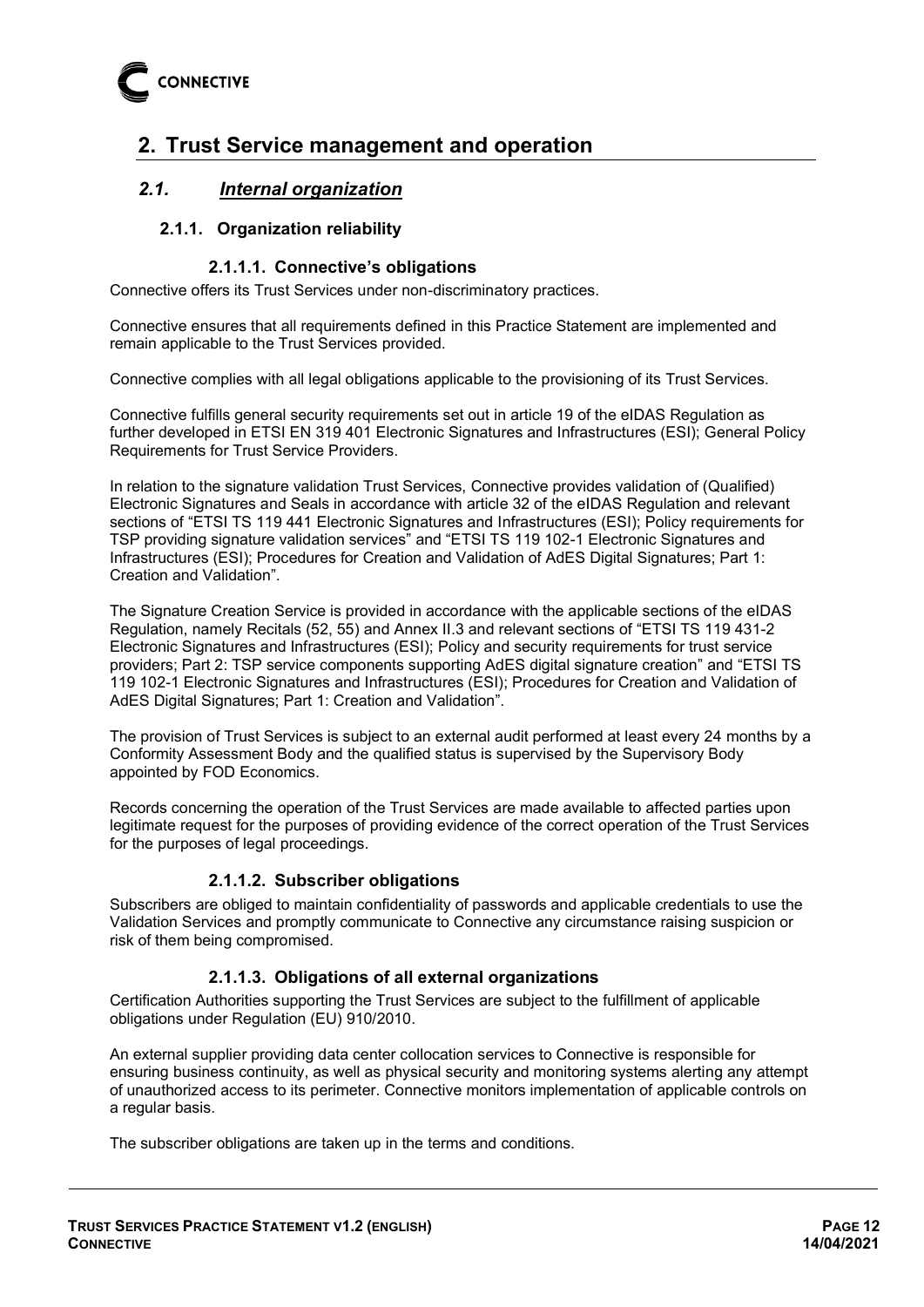

Each third party TSP is responsible for the service it delivers.

#### **2.1.1.4. Connective's liability**

Connective is liable for the performance of all its obligations to the extent prescribed by the legislation of Belgium.

Connective has appropriate insurance arrangements to cover Connective provision of Trust Services to ensure compensation for damages caused by an intentional or negligent violation of Connective obligations under the eIDAS Regulation.

Connective is not liable for:

- Any damage arising from a signatory or a Subscriber failing to maintain the secrecy of the OTP devices, passwords and applicable credentials to use the Signature Service or the Trust **Services**
- The non-performance of its obligations if such non-performance is due to faults or security problems of any public authority
- Non-fulfillment of its obligations if such non-fulfillment is caused by a Force Majeure event.

#### **2.1.1.5. Dispute resolution**

Disputes related to Trust Services provided by Connective shall be settled initially through a conciliation procedure, during which both Parties shall in good faith negotiate solutions in respect of any disputes arising. Connective's TSP Board shall be responsible for handling such conciliation procedure. If the specific complaint is not settled within thirty (30) days of the commencement of the conciliatory process, the Parties may refer the dispute to the appropriate courts of Antwerp, department Antwerp.

#### **2.1.1.6. Confidentiality**

All confidential and proprietary information disclosed to Connective in the use of Trust Services shall be Confidential Information.

Confidential Information does not include information that:

- enters the public domain through no fault of Connective;<br>• is communicated by a third party to Connective free of are
- is communicated by a third party to Connective free of any obligation of confidence;
- has been independently developed by Connective without reference to any Confidential Information of the disclosing party;
- was in Connective's lawful possession prior to disclosure and had not been obtained either directly or indirectly from the disclosing party, *or*
- is required to be disclosed by law, provided Connective has promptly notified the disclosing party in writing of such requirement and allowed the disclosing party a reasonable time to oppose such requirement.

#### **2.1.2. Segregation of duties**

<span id="page-12-0"></span>Strict segregation of duties between development and operation of the platform is ensured organizationally and is being implemented technically. Security administration and operation roles are not organizationally segregated but are strictly restricted to authorized personnel (a few system administrators).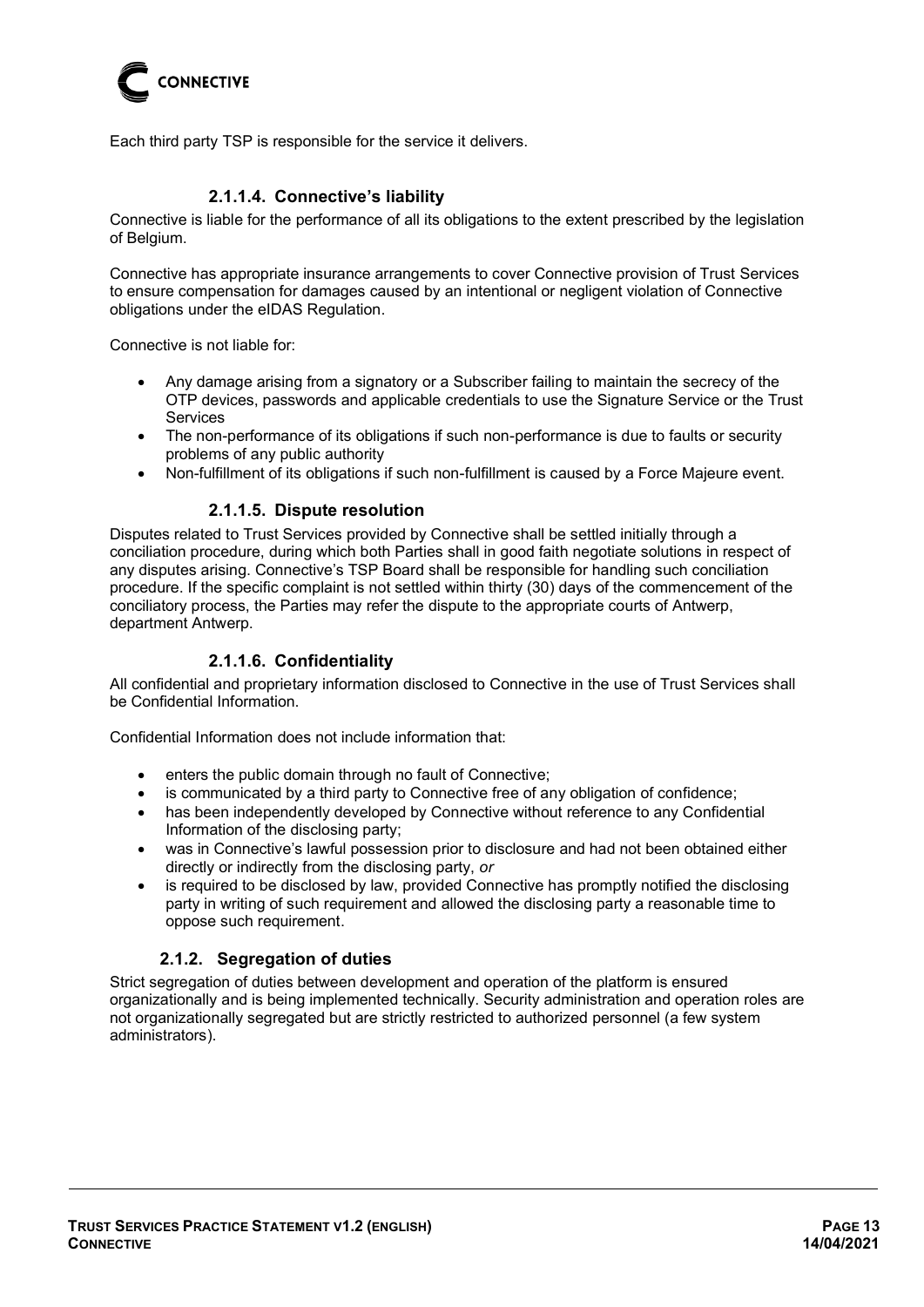

## <span id="page-13-0"></span>*2.2. Human resources*

#### **2.2.1. Reliability**

<span id="page-13-1"></span>Connective as a trusted service provider makes or ensures that the relevant checks are performed to prospective personnel.

For restriction of access to privileged operations, we refer to section 7.4. Basic obligations with regards to security are set out in each person's working agreement: this includes confidentiality and non-compete clauses in contract.

<span id="page-13-2"></span>We additionally refer to Chapter 6 on security policies for information related to definition and enforcement of security policies.

### **2.2.2. Confidentiality**

Our core activities consist of ICT solutions and services. That means that every colleague has (to a certain extent) access to the intellectual property of Connective and to our Clients' sensitive business information. Each employee is therefore required to sign a confidentiality agreement in which he/she expressly undertakes to respect and protect the secrecy of the intellectual property and the business information of Connective and of its Clients. Provision of Trust Services entails the possibility that employees will come into contact with personal data and/or information of a private nature of the Users of the Services. It is for that reason that the confidentiality agreement is made all the more stringent for the protection of the privacy of our Users. Each employee will further give his/her consent as regards possible future changes to the confidentiality agreement, for application simply in connection with legal requirements or criteria imposed by the Supervisor and will sign the same on presentation. The employment contract may otherwise then be suspended or even terminated in accordance with the Employment Regulation. Furthermore, all provisions of the Employment Regulation and our corporate policy regarding the correct use of email, internet and social media remain fully effective.

## **2.2.3. Expertise, experience and qualifications**

<span id="page-13-3"></span>Each prospective employee is assessed for the necessary proofs of qualification of professional training necessary to carry out the function concerned in a proficient and qualitative manner. If sufficient experience has been acquired in the actual work environment and can represent the equivalent of a professional training course (or courses), the relevant requirements are clearly mapped out in the vacancy and will be checked by reference to the proofs of experience submitted by the prospective employee.

#### **2.2.4. Suitable training**

<span id="page-13-4"></span>Connective staff is regularly trained on security by qualified specialized security professionals, such as specialized professors from the KUL (University of Leuven) and cyber security professionals.

Permanent training and ad hoc courses will be offered to keep our employees up-to-date and abreast of the latest developments in technology, security and the processing and protection of data and the legal aspects related to their work. Self-development, internal advancement, specialization and expansion of their field of knowledge are always encouraged and, wherever possible, supported by training courses, both internally and externally. It goes without saying that action will be taken in response to the offer of specific vocational training courses in the broader context of permanent training as required by the Supervisor.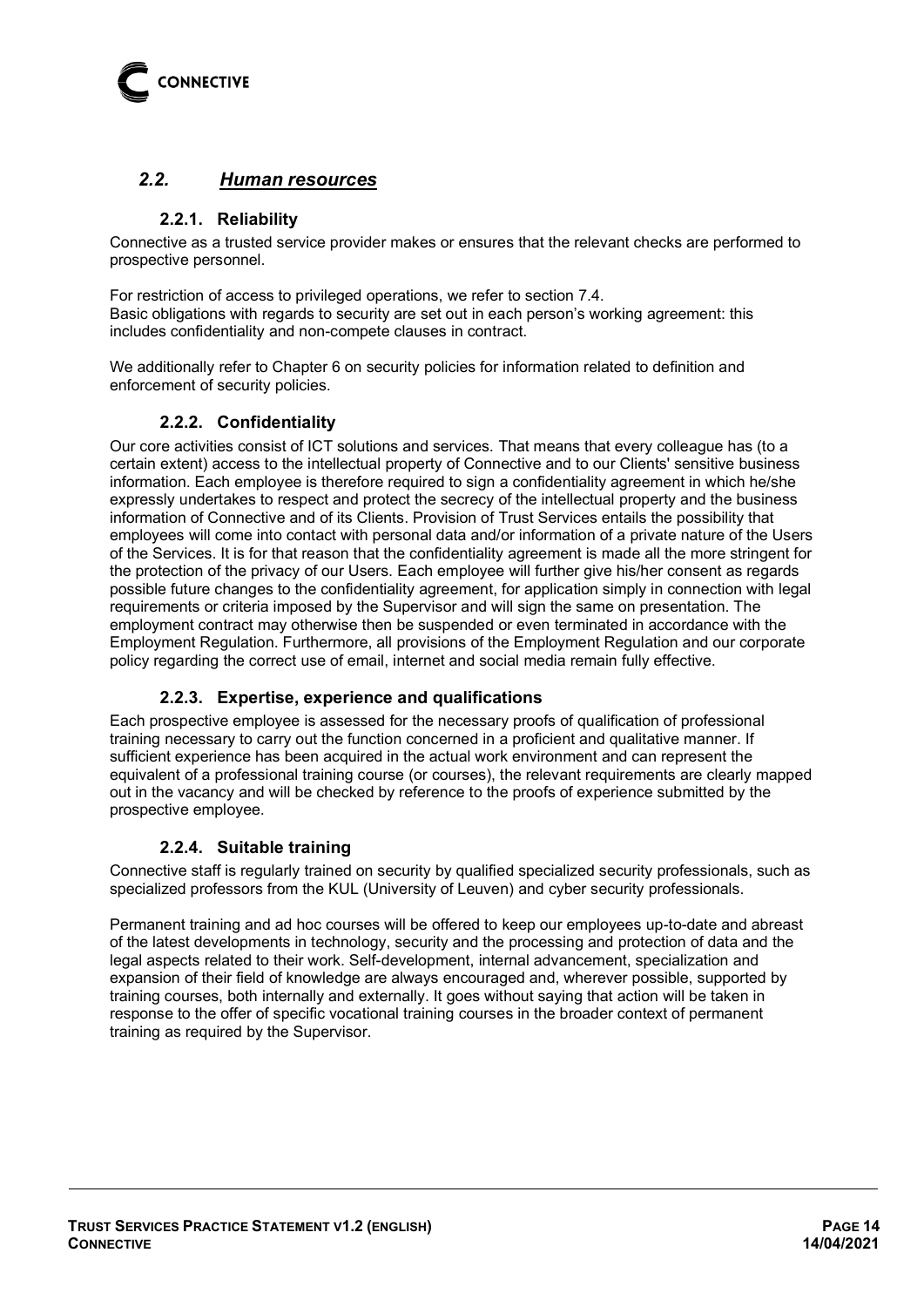

## <span id="page-14-0"></span>*2.3. Asset management*

#### **2.3.1. General requirements**

<span id="page-14-1"></span>A top down evaluation indicates that all systems should be considered critical, in that they may hold either customer data or Connective sensitive or personal data.

An inventory of all devices and the supporting owner is maintained; a similar but partial inventory is in place for software in use in the organization.

<span id="page-14-2"></span>An 'Acceptable Use Policy' is in place that requires the users of information assets to comply with company policies and protects the company against damaging legal issues.

### **2.3.2. Media handling**

Where media are managed by outsourcing parties, those parties have proper media handling processes and procedures in place. For any media managed by Connective, the Physical Security Policy foresees the proper handling of these media.

## <span id="page-14-3"></span>*2.4. Access control*

Connective operates a segmented network (users, development and production) where firewalls are in place.

Access to privileged operations are restricted by means of access controls, where a series of groups and profiles have been defined and assigned as per job responsibilities: these are designed to enforce segregation of duties and least privilege principle – we additionally refer to section [2.1.2](#page-12-0) on segregation of duties.

Access rights are allocated after management authorization.

<span id="page-14-4"></span>Data archiving and retention requirements are defined by the data controller, i.e. Connective's Customers.

## *2.5. Cryptographic controls*

<span id="page-14-5"></span>Data at rest and transit are encrypted using industry standards.

## *2.6. Physical and environmental security*

Physical access to Connective offices & Azure data center facilities is appropriately restricted to authorized personnel. Safeguard measures are in place to protect critical assets and ensure continuity.

## <span id="page-14-6"></span>*2.7. Operational security*

In terms of Change Control, for every change or project to the Connective platforms, functional and technical analysis is conducted and includes an identification of appropriate security measures required. Changes are controlled by means a formal incident and change management process.

Anti-malware protection is enabled, and removable media use is limited, and does not support business critical activities.

Windows servers and SQL databases are automatically patched, leveraging default Azure functionalities. A patch management process is formally defined.

The maximum interval between two checks of violating changes on systems is one month (but the aim is to perform such checks on a weekly basis).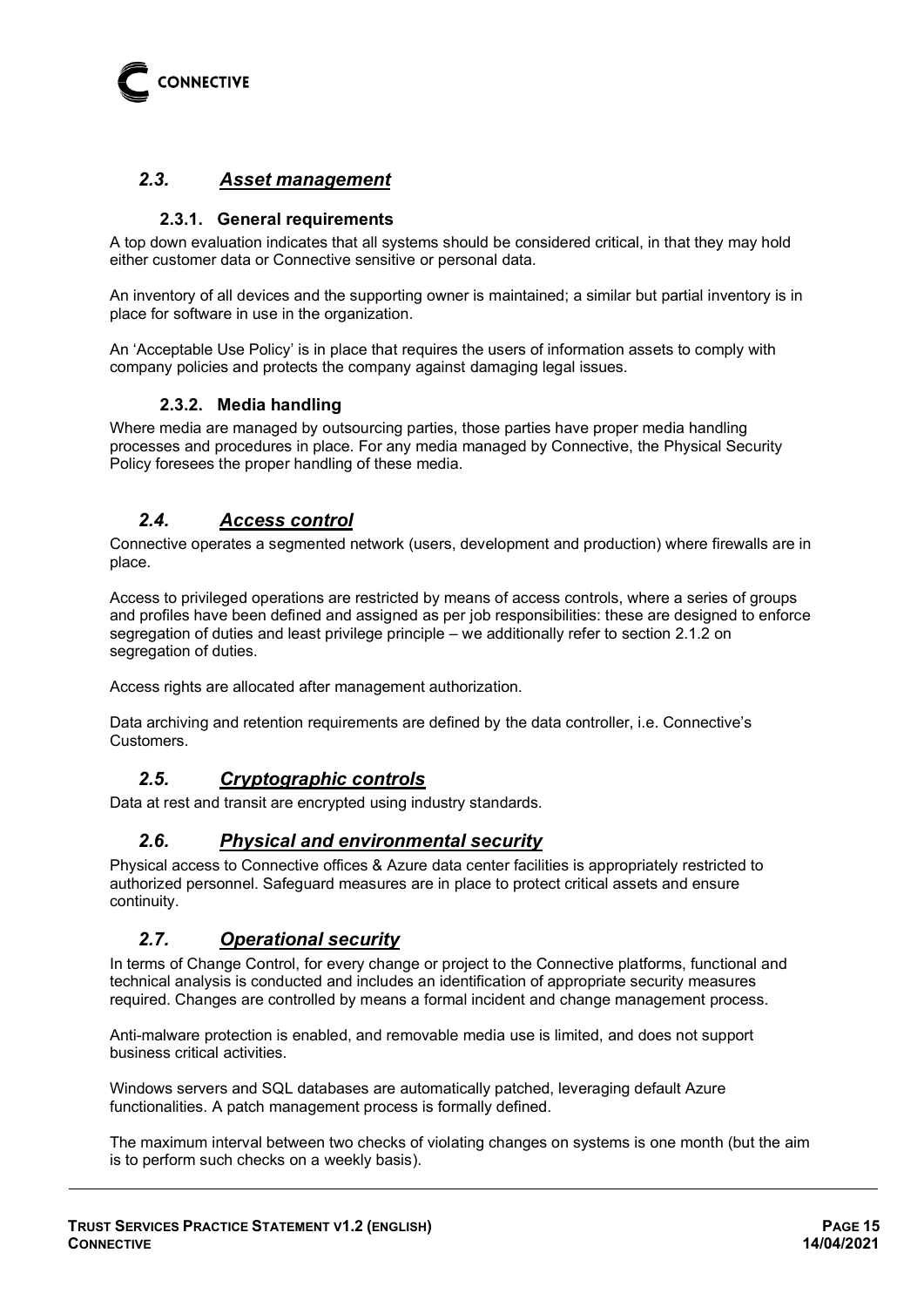

## *2.8. Network security*

<span id="page-15-0"></span>Network segmentation is enforced, as detailed in section [2.4.](#page-14-3)

For our Cloud services, Microsoft's platform as a service ensures appropriate secure configuration. Availability is similarly guaranteed by leveraging Azure mechanisms & data center protection. Information flows have been secured by means of encryption and are restricted between network segments.

## <span id="page-15-1"></span>*2.9. Incident management*

Logging leverages default Azure functionalities, both at host and account level. Log monitoring is performed reactively, to ensure analysis of anomalous behavior. A formal incident management process is defined, and dedicated information security incident management process: as part of GDPR implementation, procedures are defined.

## <span id="page-15-2"></span>*2.10. Collection of evidence*

Connective maintains records concerning the operation of the Trust Services for the purposes of providing evidence of the correct operation of the Trust Services. These records will only be disclosed to law enforcement authorities under court order and to persons with right to access to them upon legitimate request. These records are maintained under confidentiality in facilities to ensure availability throughout the period they are maintained.

## <span id="page-15-3"></span>*2.11. Business continuity management*

<span id="page-15-4"></span>A business continuity and disaster recovery plan are in place.

### *2.12. TSP termination and termination plans*

Before Connective terminates a Trust Service the following procedures will be executed:

- Connective informs the following parties about the termination: all subscribers and other entities with which Connective has agreements. In addition, this information will be made available to other relying parties (e.g. by publishing the notice of termination on Connective's website).
- Connective shall, if applicable, terminate authorization of all subcontractors to act on behalf of Connective in carrying out any functions relating to the trust services.
- Connective shall transfer obligations to a reliable party for maintaining all information necessary to provide evidence of the operation of Connective for a reasonable period, unless it can be demonstrated that Connective does not hold any such information.
- Connective's private keys, including backup copies, that are no longer required for other services or decryption of information to be maintained after termination, shall be destroyed, or withdrawn from use, in a manner such that the private keys cannot be retrieved.
- To the extent required under the applicable regulations, Connective notifies the supervisory body of any change in the provision of its trust services and an intention to cease those activities.

## <span id="page-15-5"></span>*2.13. Compliance*

Connective has implemented the General Data Protection Regulation. Standards on availability to persons with disabilities is partially considered.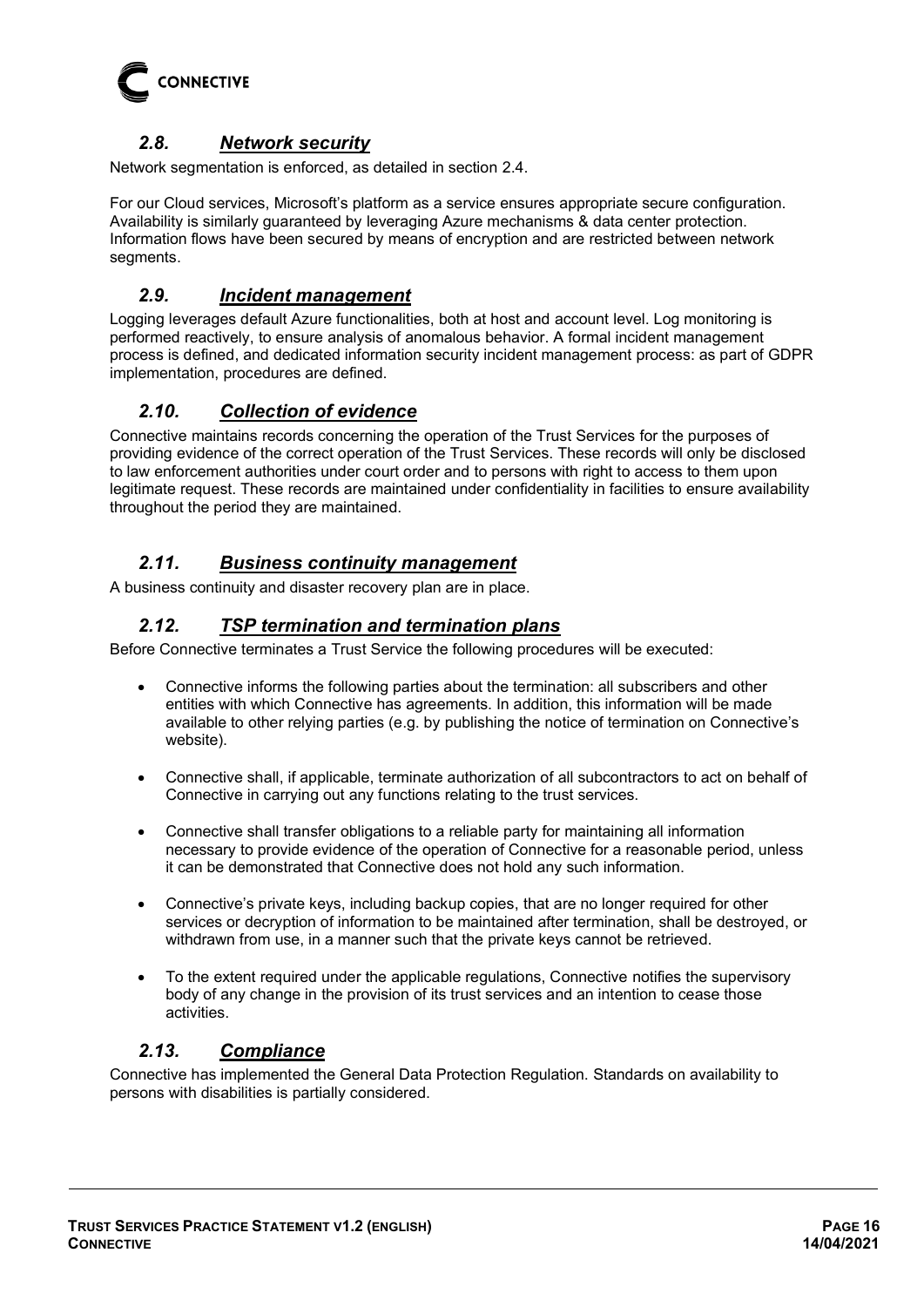

# <span id="page-16-0"></span>**3. Signature validation service design**

## <span id="page-16-1"></span>*3.1. Signature validation process requirements*

#### **3.1.1. Signature validation process**

<span id="page-16-2"></span>Generally, and following Electronic Signatures and Infrastructures (ESI); Procedures for Creation and Validation of AdES Digital Signatures; Part 1: Creation and Validation ETSI EN 319 102-1 V1.1.1, the validation process will provide, per validated signature, one of the three following status indications:

- TOTAL-PASSED: indicates that the signature has passed verification and it complies with the signature validation policy
- TOTAL-FAILED: indicates that either the signature format is incorrect or that the digital signature value fails verification
- INDETERMINATE: indicates that the format and digital signature verifications have not failed but there is insufficient information to determine if the electronic signature is valid

For each of the validation checks, the validation process provides information justifying the reasons for the resulting status indication as a result of the check against the applicable constraints. In addition, the ETSI standard defines a consistent and accurate way for justifying statuses under a set of subindications.

The validation process is driven by the validation policy and allows long term signature validation. It not only verifies the existence of certain data and their validity, but it also checks the temporal dependencies between these elements. The signature check is done following basic building blocks.

The SVS supports only one signature validation policy for the moment. The SVS does not accept other sources of validation policies. This means that the process is controlled by a set of validation constraints that are implicitly defined by the implementation itself. The implemented signature validation policy is a validation policy for validating that a signature is a qualified electronic signature or seal as per Regulation (EU) No 910/2014.

On the simplified diagram below, showing the process of the signature validation, you can follow the relationships between each building block which represents a logic set of checks used in the validation process.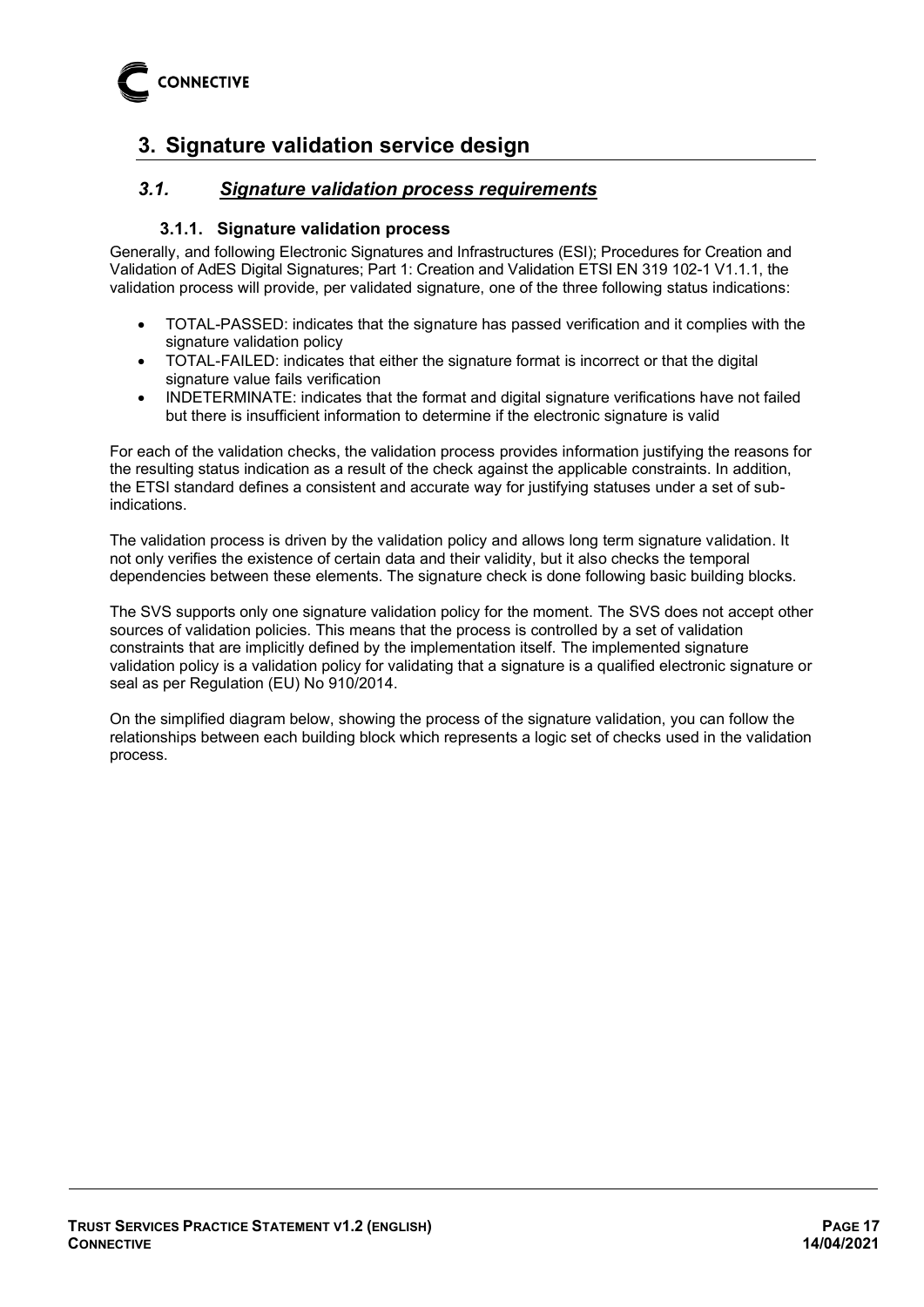



The result of the validation process consists of three elements:

- the simple report (macroscopic view),
- the detailed report (microscopic view) *and*,
- the diagnostic data (input data).

These three reports can also be returned as one by the SVA, this is the *concatenated* report.

<span id="page-17-0"></span>All these reports are encoded using XML, which allows the implementer to easily manipulate and extract information for further analysis.

#### **3.1.2. EU Trusted Lists of Certification Service Providers**

On 16 October 2009 the European Commission adopted a Decision setting out measures facilitating the use of procedures by electronic means through the "points of single contact" under the Services Directive. One of the measures adopted by the Decision consisted in the obligation for Member States to establish and publish by 28.12.2009 their Trusted List of supervised/accredited certification service providers issuing qualified certificates to the public. The objective of this obligation is to enhance cross-border use of electronic signatures by increasing trust in electronic signatures originating from other Member States. The Decision was updated several times since 16.10.2009; the last amendment was made on 01.02.2014. The consolidated version is available here for information.

In order to allow access to the trusted lists of all Member States in an easy manner, the European Commission has published a central list with links to national "trusted lists" (LOTL).

#### The LOTL is published by the EU at the following URL :

[https://ec.europa.eu/information\\_society/policy/esignature/trusted-list/tl-mp.xml.](https://ec.europa.eu/information_society/policy/esignature/trusted-list/tl-mp.xml) This XML file contains the list of the trusted list. This file must be signed by an allowed certificate. To know who has the permission to sign / publish the LOTL, we need to refer to the Official Journal Of the Union [\(http://eur](http://eur-lex.europa.eu/legal-content/EN/TXT/?uri=uriserv:OJ.C_.2016.233.01.0001.01.ENG)[lex.europa.eu/legal-content/EN/TXT/?uri=uriserv:OJ.C\\_.2016.233](http://eur-lex.europa.eu/legal-content/EN/TXT/?uri=uriserv:OJ.C_.2016.233.01.0001.01.ENG)  [.01.0001.01.ENG\)](http://eur-lex.europa.eu/legal-content/EN/TXT/?uri=uriserv:OJ.C_.2016.233.01.0001.01.ENG).

If the LOTL signature is valid, the content can also be trusted. It contains some information for each country: URLs of the XML / PDF files, the allowed certificates to sign, … So, when trusting the LOTL, we can process each TL. If they are valid, we can trust the service providers and its certificates.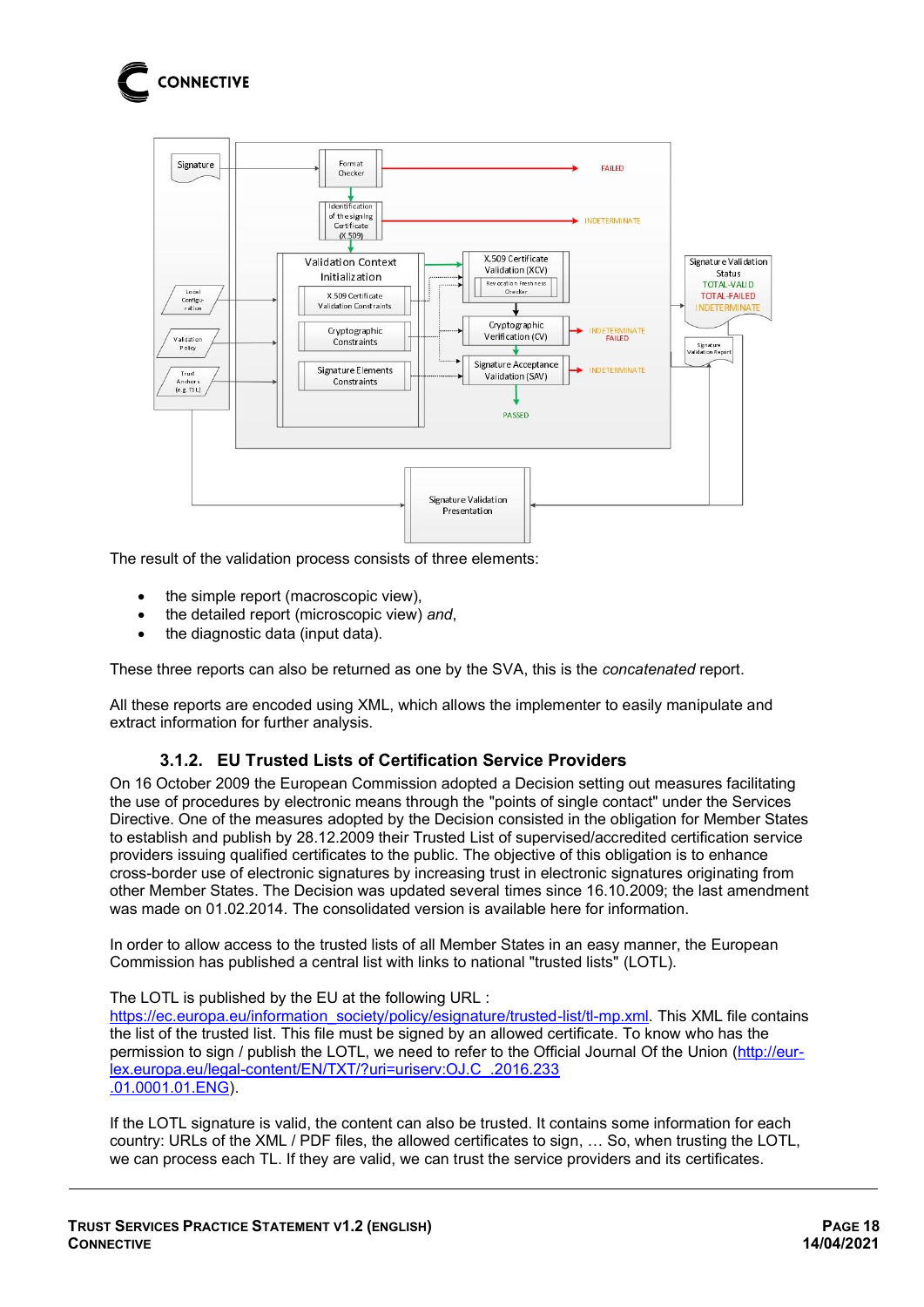

This LOTL is then used to perform the certificate validations that are needed in the context of a signature validation. The SVS builds the certificate path until a known trust anchor, validates each found certificate (using OCSP when possible, otherwise CRL) and determines its European "qualification".

To determine the certificate qualification, the SVA follows the standard Electronic Signatures and Infrastructures (ESI); Signature policies; Part 4: Signature validation policy for European qualified electronic signatures/seals using trusted lists (ETSI TS 119 172-4). It analyses the certificate properties and applies possible overrules from the related trusted list.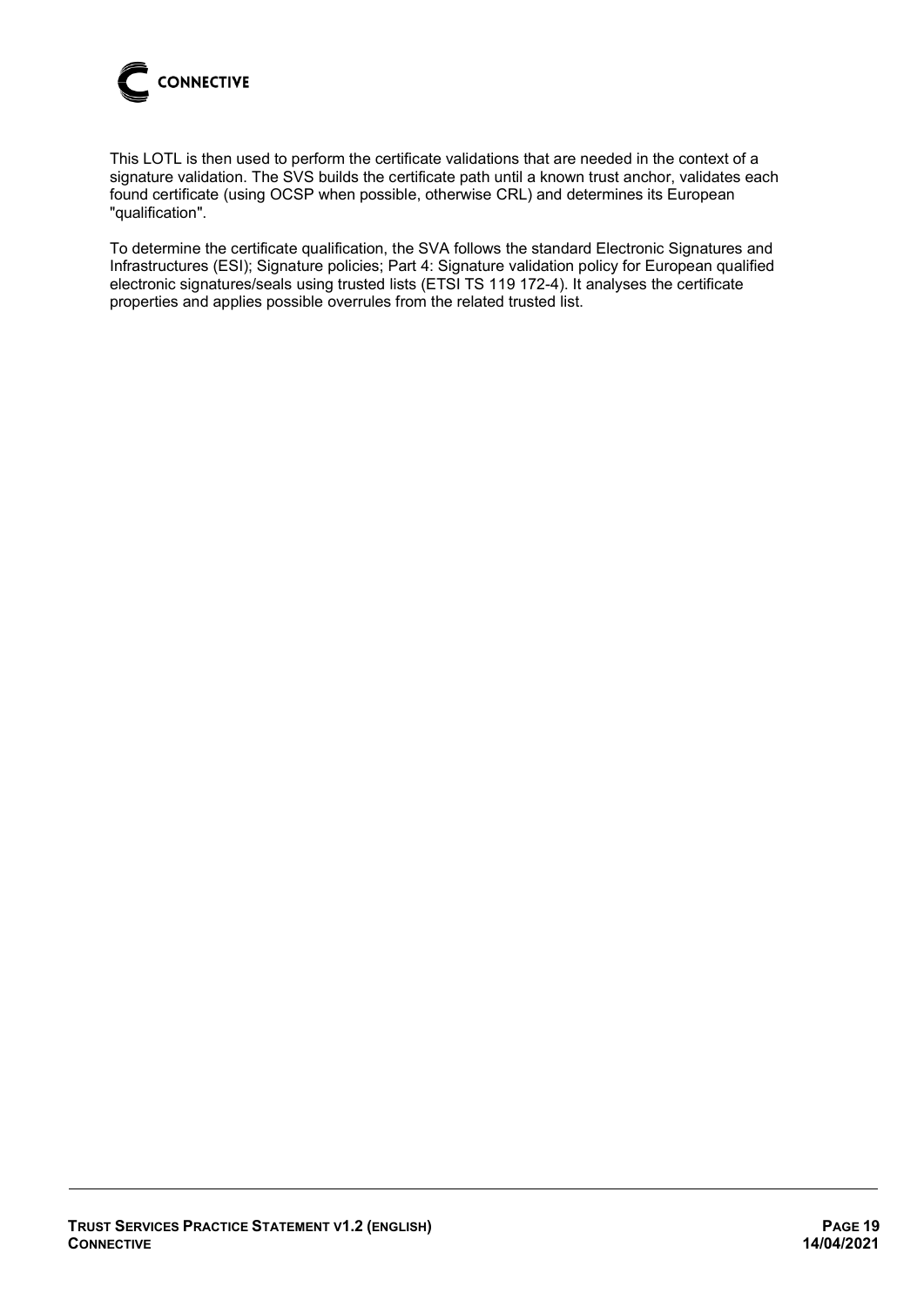

## *3.2. Signature validation protocol requirements*

<span id="page-19-0"></span>The signature validation protocol will be as follows:

- 1. the DA sends the SD containing the digital signature(s) to be validated to the SVS
- 2. the DA sends the signature validation request to the SVS
- 3. the SVS sends the signature validation response containing the SVR to the DA

It is not allowed to only send the hash in step 1. This would be a risk for the human end-user. If he receives the SVR via an intermediate that operates the DA, the DA could maliciously present a wrong report to the end-user, by providing a wrong hash to the SVS (e.g. deliver hash and signature of another validly SD to the SVSP and deliver the report on that to the end-user for a malicious document).

#### <span id="page-19-1"></span>*3.3. Interfaces*

#### **3.3.1. Communication channel**

<span id="page-19-3"></span><span id="page-19-2"></span>Communication between DA and SVS should occur via a secured MTLS connection. This will ensure confidentiality of the transmitted data and offer a way for both parties to authenticate each other.

#### **3.3.2. SVSP - other TSP**

Communication between the SVSP and other TSPs depend upon the interface that is defined and he requirements of the TSP that needs to be called.

<span id="page-19-4"></span>The SVS however is foreseen to setup MTLS connections or other authentication means to communicate with external actors.

### *3.4. Signature validation report requirements*

The result of the validation process consists of three elements:

- the simple report (macroscopic view)
- the detailed report (microscopic view)
- the diagnostic data (input data)

These three reports can also be returned as one by the SVS, this is named the *concatenated* report. In order to use the Connective SVS as a qualified service, the DA shall request the concatenated report.

All these reports are encoded using XML, which allows the implementer to easily manipulate and extract information for further analysis. No presentation whatsoever of the SVR is foreseen in the SVS. If this is a desired functionality, it is considered a responsibility of the SVC.

The simple report shall, amongst other information, contain the signer's identity. It shall also contain the status indication per validated signature, being:

- TOTAL-PASSED *or*
- TOTAL-FAILED *or*
- INDETERMINATE

The simple report shall also report on sub-indications as specified in ETSI TS 119 102-1.

The detailed report shall report on each of the validation constraints that is processed including any validation constraints that have been applied implicitly by the implementation. It shall also provide information on the validation process that has been used.

The diagnostic data shall report on signed attributes that were present in the signature. It will also contain any POE that was used during the validation process and indicate its origin and quality.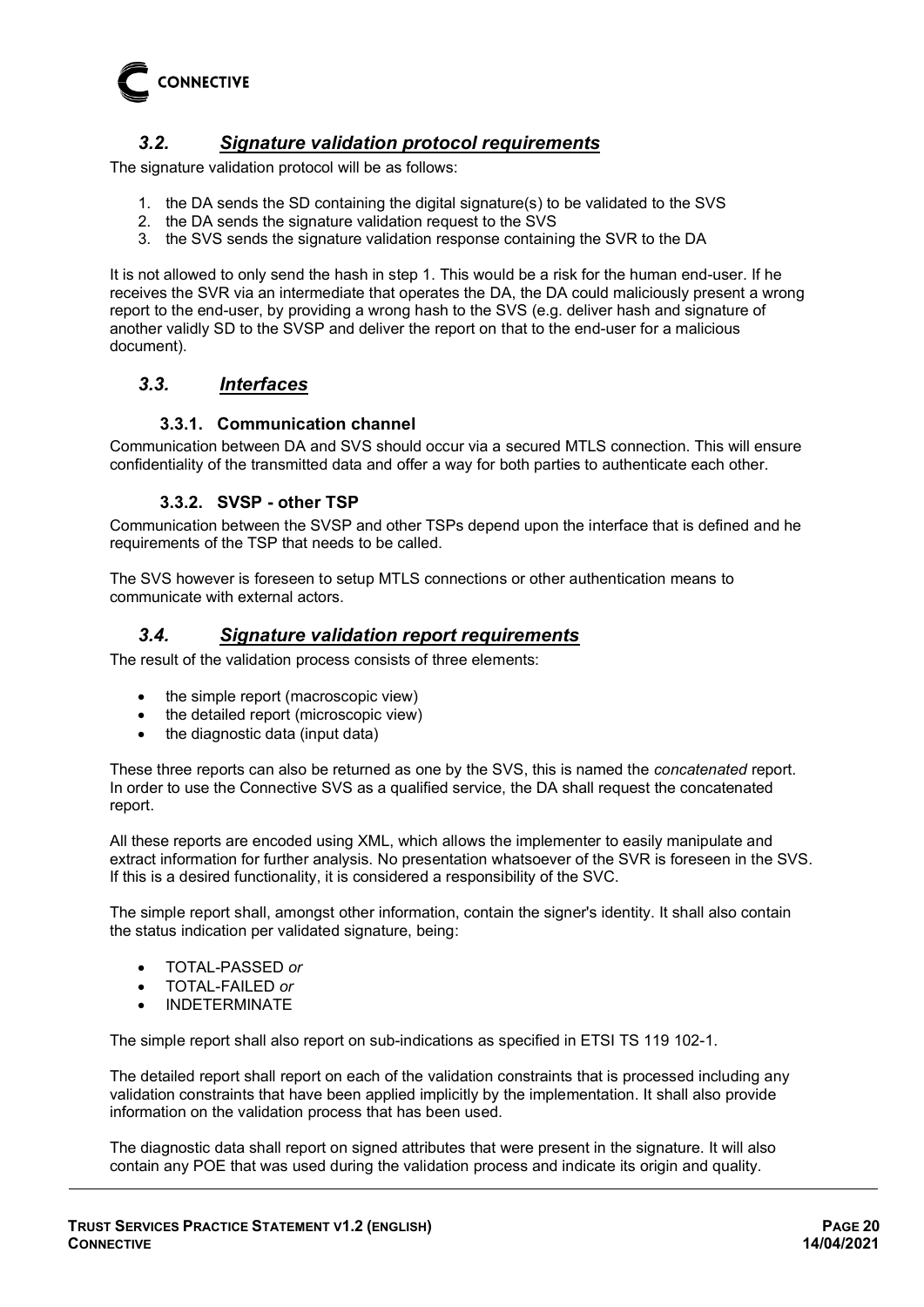## <span id="page-20-0"></span>**4. Signature creation application service component technical requirements**

## <span id="page-20-1"></span>*4.1. Interface*

## **4.1.1. Communication channel**

<span id="page-20-3"></span><span id="page-20-2"></span>Communication between DA and SCS should occur via a secured MTLS connection. This will ensure confidentiality of the transmitted data and offer a way for both parties to authenticate each other.

#### **4.1.2. SCSP - other TSP**

Communication between the SCSP and other TSPs depend upon the interface that is defined and he requirements of the TSP that needs to be called.

The SCS however is foreseen to setup MTLS connections or other authentication means to communicate with external actors.

## <span id="page-20-4"></span>*4.2. AdES digital signature creation*

The algorithms being used will be algorithms recommended by ETSI TS 119 312. The hashing algorithm will be SHA256 or stronger. The signing algorithm for QES, is defined by what is supported by the QSCD.

Documents that are received are stored in a secure datacenter. The user chooses the signing certificate from the allowed signing methods. No authentication data passes to the SCA for any of the supported signing methods.

The SCA is able to ensure correct representation of PDF and XML content types. In the case of unstructured documents are used as input for the data to be signed, it will be converted by the SCA to PDF. It is this PDF that then will be signed in the PAdES format. The SCA will created PNG images of each page of the PDF and these PNG images are visualized in the browser of the user for the WYSIWYS experience. For XML documents the XML file itself is visualized to the user, but the signer can request to see the human readable form (PNG of a PDF). The human readable form is only available if the DA provides a human readable form in PDF for the XML. In case a specific signature policy and / or commitment type is used with regards to the signature that will be created, it will be displayed to the user.

If the signature was created based on a specific signature policy, the AdES signature will contain a reference to the signature policy. Currently the only signature policy supported is the itsme® Generic Signature Policy for qualified electronic signatures with OID 1.3.6.1.4.1.49274.1.1.7.

The Connective SCA support PAdES and XAdES signature formats compatible with The AdES created by the SCA will include the certificate chain.

The signature created will be provided to the signer via a mail containing a download link or via the Connective eSigning portal.

In order to have timestamping redundancy, double timestamping is implemented for signatures created with itsme Sign. Following TSAs are used:

- *Primary: Certigna (or Camerfirma for some instances in Spain) with backup globalSign*
- *Secondary (only in case of itsme Sign): Quovadis with backup belgium TSA*

The SCA supports XAdES (ETSI EN 319 132 part 1-2 version 1.1.1), CAdES (ETSI EN 319 122 part 1-2 version 1.1.1), PAdES (ETSI EN 319 142 part 1-2 version 1.1.1) and ASiC (ETSI EN 319 162 part 1-2 version 1.1.1).